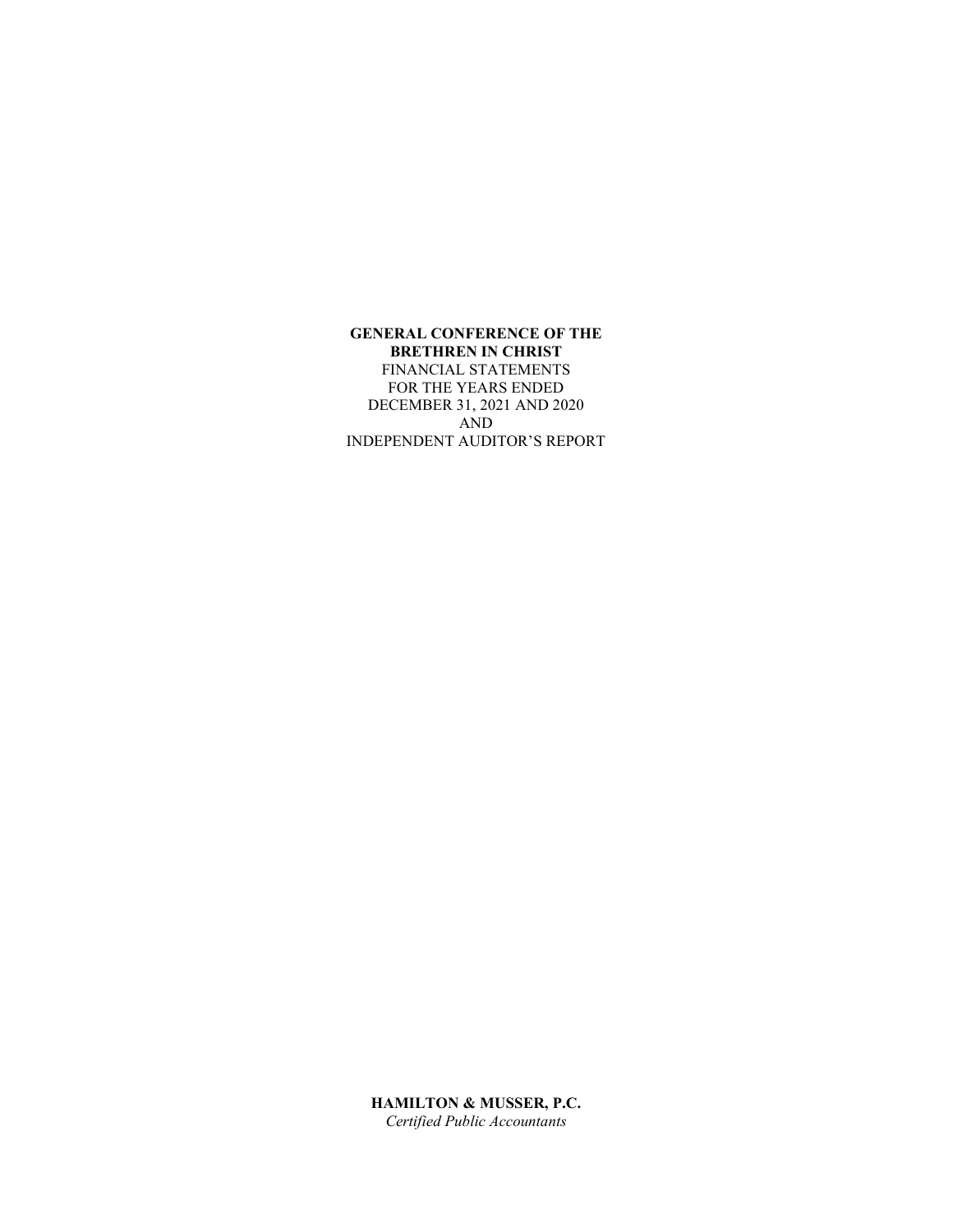### Table of Contents For the Years Ended December 31, 2021 and 2020

| <b>CONTENTS</b>                          | <b>PAGE</b> |
|------------------------------------------|-------------|
| Independent Auditor's Report             | $1 - 2$     |
| <b>Financial Statements:</b>             |             |
| <b>Statements of Financial Position</b>  | 3           |
| <b>Statements of Activities</b>          | $4 - 5$     |
| <b>Statements of Functional Expenses</b> | $6 - 7$     |
| Statements of Cash Flows                 | 8           |
| Notes to Financial Statements            | $9 - 25$    |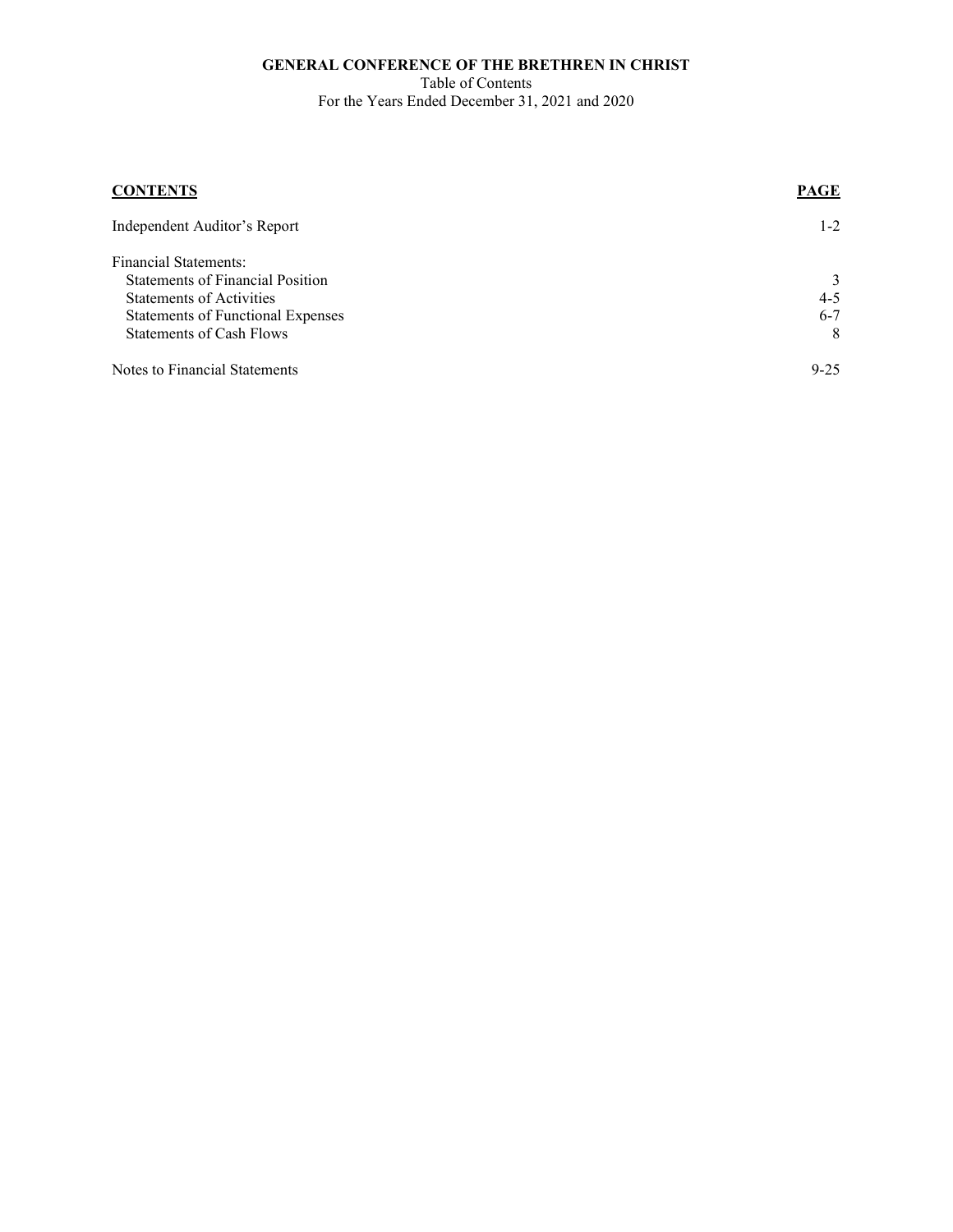

# **HAMILTON & MUSSER, PC** Certified Public Accountants • Consultants to Management

DAVID A. HAMILTON, CPA . BARRY E. MUSSER, CPA, CFP® (1959 - 2020) JAMES A. KRIMMEL, MBA, CPA, CFE, CFF . ROBERT D. MAST, CPA . WILLIAM P. ASHMAN, CPA

# **INDEPENDENT AUDITOR'S REPORT**

To the Board of the General Conference of the Brethren in Christ Mechanicsburg, Pennsylvania

### **Opinion**

We have audited the accompanying financial statements of General Conference of the Brethren in Christ (a nonprofit organization), which comprise the statements of financial position as of December 31, 2021 and 2020, and the related statements of activities, functional expenses, and cash flows for the years then ended, and the related notes to the financial statements.

In our opinion, the financial statements referred to above present fairly, in all material respects, the financial position of General Conference of the Brethren in Christ as of December 31, 2021 and 2020, and the changes in its net assets and its cash flows for the years then ended in accordance with accounting principles generally accepted in the United States of America.

### **Basis for Opinion**

We conducted our audits in accordance with auditing standards generally accepted in the United States of America. Our responsibilities under those standards are further described in the Auditor's Responsibilities for the Audit of the Financial Statements section of our report. We are required to be independent of General Conference of the Brethren in Christ and to meet our other ethical responsibilities in accordance with the relevant ethical requirements relating to our audits. We believe that the audit evidence we have obtained is sufficient and appropriate to provide a basis for our audit opinion.

### **Emphasis of a Matter**

As further explained in Note 19, General Conference of the Brethren in Christ is operating in an environment that has been economically impacted by the COVID-19 pandemic. Our opinion is not modified with respect to this matter.

### **Responsibilities of Management for the Financial Statements**

Management is responsible for the preparation and fair presentation of the financial statements in accordance with accounting principles generally accepted in the United States of America, and for the design, implementation, and maintenance of internal control relevant to the preparation and fair presentation of financial statements that are free from material misstatement, whether due to fraud or error.

In preparing the financial statements, management is required to evaluate whether there are conditions or events, considered in the aggregate, that raise substantial doubt about General Conference of the Brethren in Christ's ability to continue as a going concern within one year after the date that the financial statements are available to be issued.

Members of the American and Pennsylvania Institutes of CPAs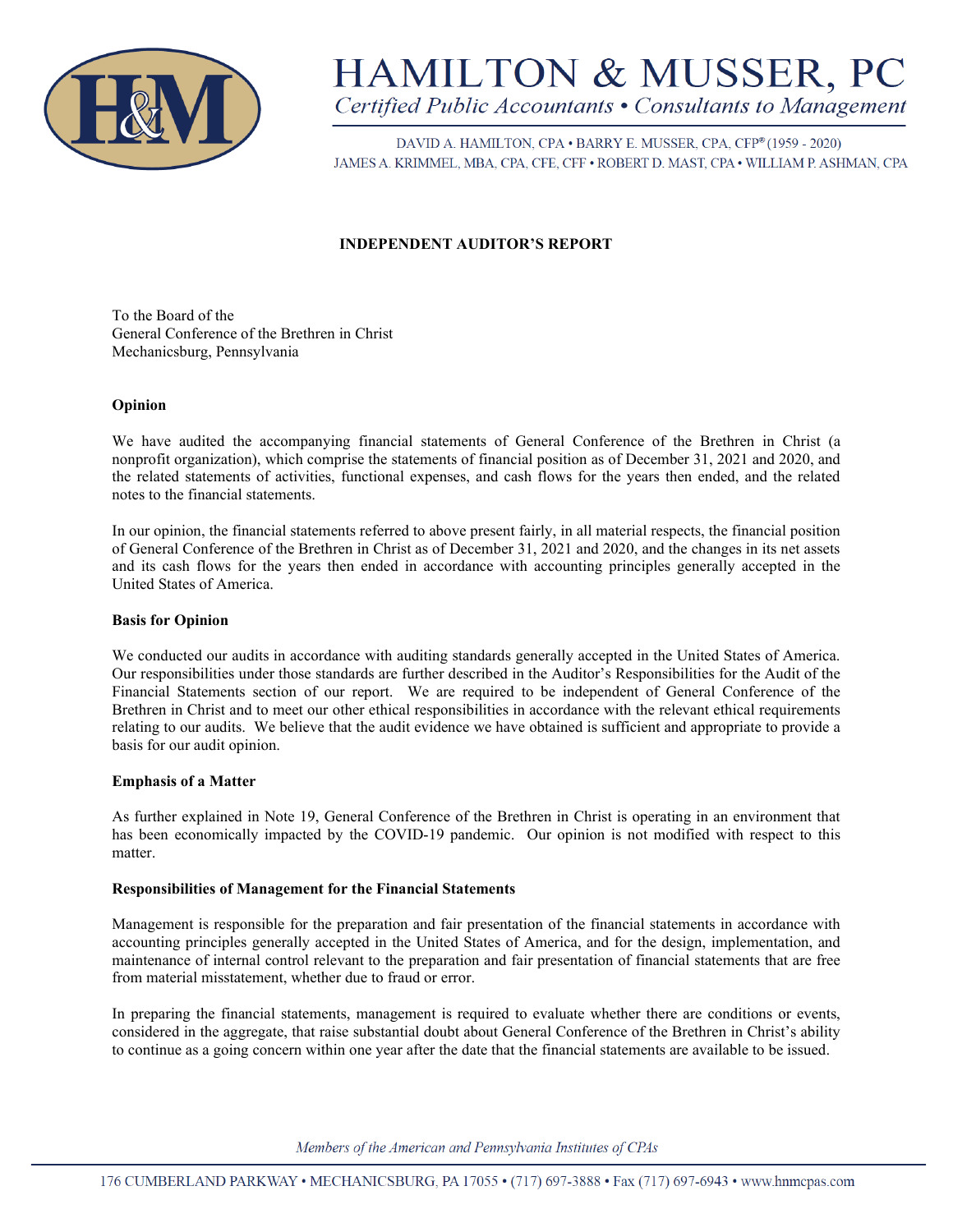### **Auditor's Responsibilities for the Audit of the Financial Statements**

Our objectives are to obtain reasonable assurance about whether the financial statements as a whole are free from material misstatement, whether due to fraud or error, and to issue an auditor's report that includes our opinion. Reasonable assurance is a high level of assurance but is not absolute assurance and therefore is not a guarantee that an audit conducted in accordance with generally accepted auditing standards will always detect a material misstatement when it exists. The risk of not detecting a material misstatement resulting from fraud is higher than for one resulting from error, as fraud may involve collusion, forgery, intentional omissions, misrepresentations, or the override of internal control. Misstatements are considered material if there is a substantial likelihood that, individually or in the aggregate, they would influence the judgment made by a reasonable user based on the financial statements.

In performing an audit in accordance with generally accepted auditing standards, we:

- Exercise professional judgment and maintain professional skepticism throughout the audit.
- Identify and assess the risks of material misstatement of the financial statements, whether due to fraud or error, and design and perform audit procedures responsive to those risks. Such procedures include examining, on a test basis, evidence regarding the amounts and disclosures in the financial statements.
- Obtain an understanding of internal control relevant to the audit in order to design audit procedures that are appropriate in the circumstances, but not for the purpose of expressing an opinion on the effectiveness of General Conference of the Brethren in Christ's internal control. Accordingly, no such opinion is expressed.
- Evaluate the appropriateness of accounting policies used and the reasonableness of significant accounting estimates made by management, as well as evaluate the overall presentation of the financial statements.
- Conclude whether, in our judgment, there are conditions or events, considered in the aggregate, that raise substantial doubt about General Conference of the Brethren in Christ's ability to continue as a going concern for a reasonable period of time.

We are required to communicate with those charged with governance regarding, among other matters, the planned scope and timing of the audit, significant audit findings, and certain internal control related matters that we identified during the audit.

May 25, 2022

Mechanicsburg, Pennsylvania *Certified Public Accountants*

Kinitton / Musen. A.C.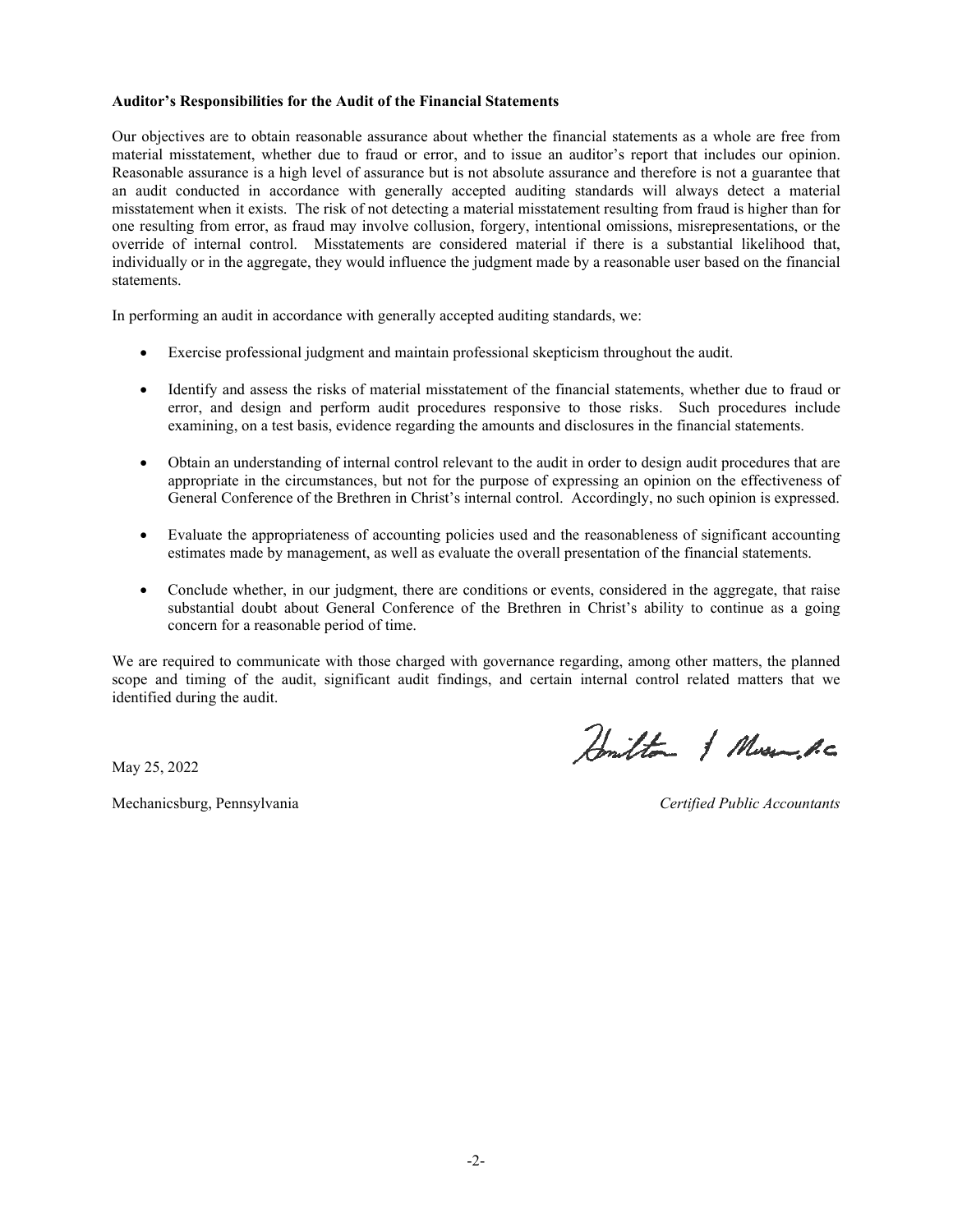### Statements of Financial Position December 31, 2021 and 2020

|                                                                   | 2021            | 2020            |
|-------------------------------------------------------------------|-----------------|-----------------|
| Assets                                                            |                 |                 |
| Cash and Cash Equivalents                                         | \$<br>6,041,887 | \$<br>5,018,903 |
| Investments (Note 4)                                              | 11,871,810      | 11,232,910      |
| Education Loans Receivable (Note 6)                               | 15,019          | 13,109          |
| ASEL Receivable (Note 7)                                          | 88,941          | 88,941          |
| Other Receivables (Note 8)                                        | 42,517          | 41,978          |
| Notes Receivable (Note 9)                                         | 203,005         | 207,975         |
| Other Assets                                                      | 232,254         | 204,343         |
| Investments Restricted for Perpetual Endowments (Note 4, Note 13) | 2,788,528       | 2,786,528       |
| Fixed Assets, Net (Note 11)                                       | 134,798         | 151,261         |
| <b>Total Assets</b>                                               | 21,418,759      | 19,745,948      |
| Liabilities                                                       |                 |                 |
| <b>Accounts Payable</b>                                           | \$<br>181,919   | \$<br>143,570   |
| Accrued Wages and Vacation Payable                                | 17,989          | 24,323          |
| Deposit Agreements                                                | 5,000           | 5,000           |
| Note Payable (Note 14)                                            | 175,005         | 179,975         |
| Liability for Pension Benefit (Note 16)                           | 2,336,718       | 3,184,804       |
| <b>Total Liabilities</b>                                          | 2,716,631       | 3,537,672       |
| Net Assets                                                        |                 |                 |
| <b>Without Donor Restrictions</b>                                 | 2,579,335       | 1,563,463       |
| With Donor Restrictions (Note 13)                                 | 16, 122, 793    | 14,644,813      |
| <b>Total Net Assets</b>                                           | 18,702,128      | 16,208,276      |
| <b>Total Liabilities and Net Assets</b>                           | 21,418,759      | 19,745,948      |
|                                                                   |                 |                 |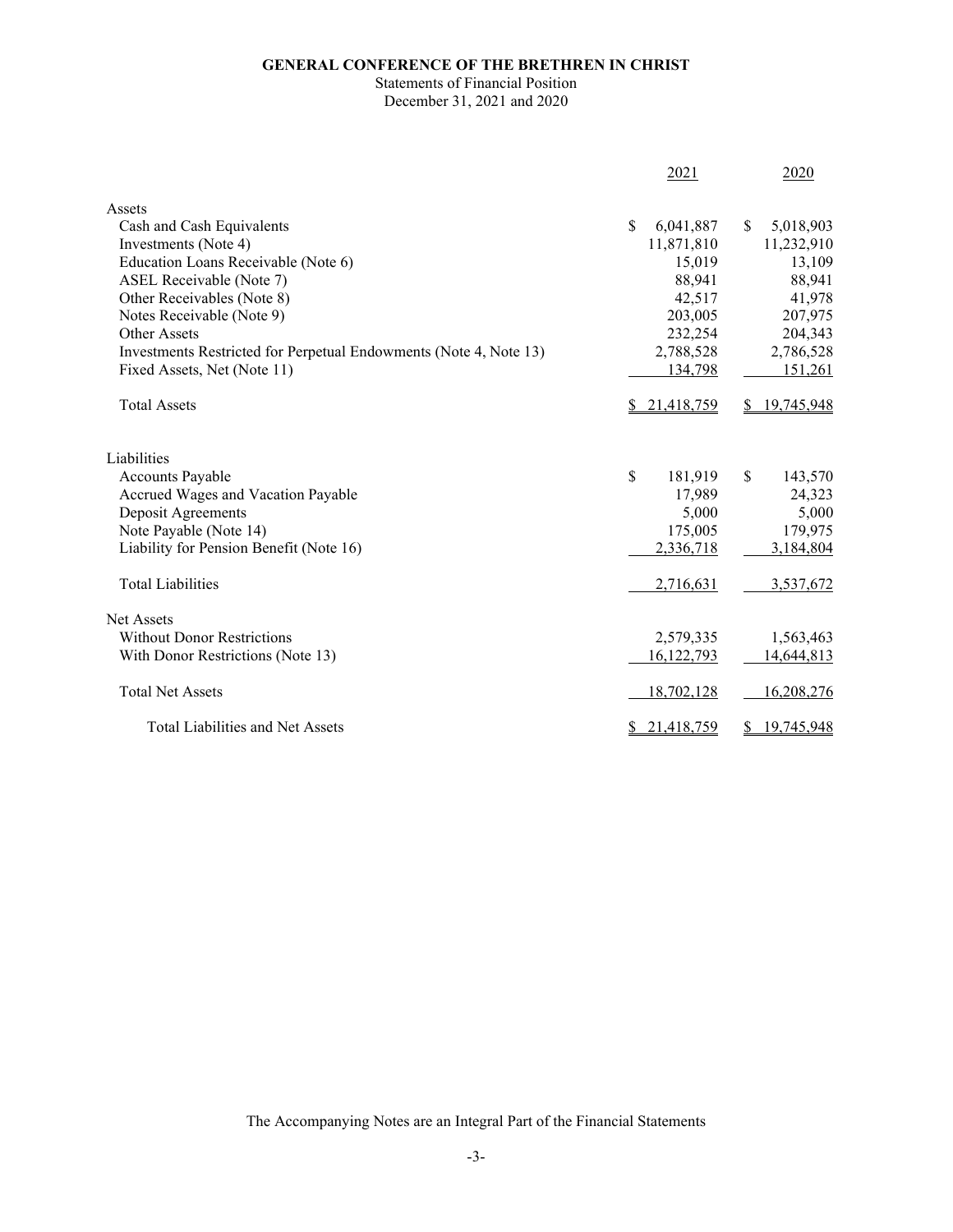### Statement of Activities For the Year Ended December 31, 2021

|                                       | <b>Without Donor</b><br>Restrictions | <b>With Donor</b><br>Restrictions | Total           |
|---------------------------------------|--------------------------------------|-----------------------------------|-----------------|
| Revenue                               |                                      |                                   |                 |
| Contributions                         | \$<br>2,865,807                      | \$<br>3,528,248                   | \$<br>6,394,055 |
| Investment Income (Note 4)            | 113,684                              | 1,200,387                         | 1,314,071       |
| Other                                 | 21,989                               |                                   | 21,989          |
| Net Assets Released From Restrictions | 3,250,655                            | (3,250,655)                       |                 |
| <b>Total Revenue</b>                  | 6,252,135                            | 1,477,980                         | 7,730,115       |
| Expenses                              |                                      |                                   |                 |
| Program Services                      | 4,756,131                            |                                   | 4,756,131       |
| <b>Supporting Services</b>            |                                      |                                   |                 |
| Management and General                | 630,464                              |                                   | 630,464         |
| Fundraising                           | 39,921                               |                                   | 39,921          |
| <b>Total Expenses</b>                 | 5,426,516                            |                                   | 5,426,516       |
| Increase in Net Assets                | 825,619                              | 1,477,980                         | 2,303,599       |
| Net Assets, Beginning of Year         | 1,563,463                            | 14,644,813                        | 16,208,276      |
| Pension-Related Changes Other Than    |                                      |                                   |                 |
| Net Periodic Pension Cost             | 190,253                              |                                   | 190,253         |
| Net Assets, End of Year               | 2,579,335                            | <u>16,122,793</u>                 | 18,702,128      |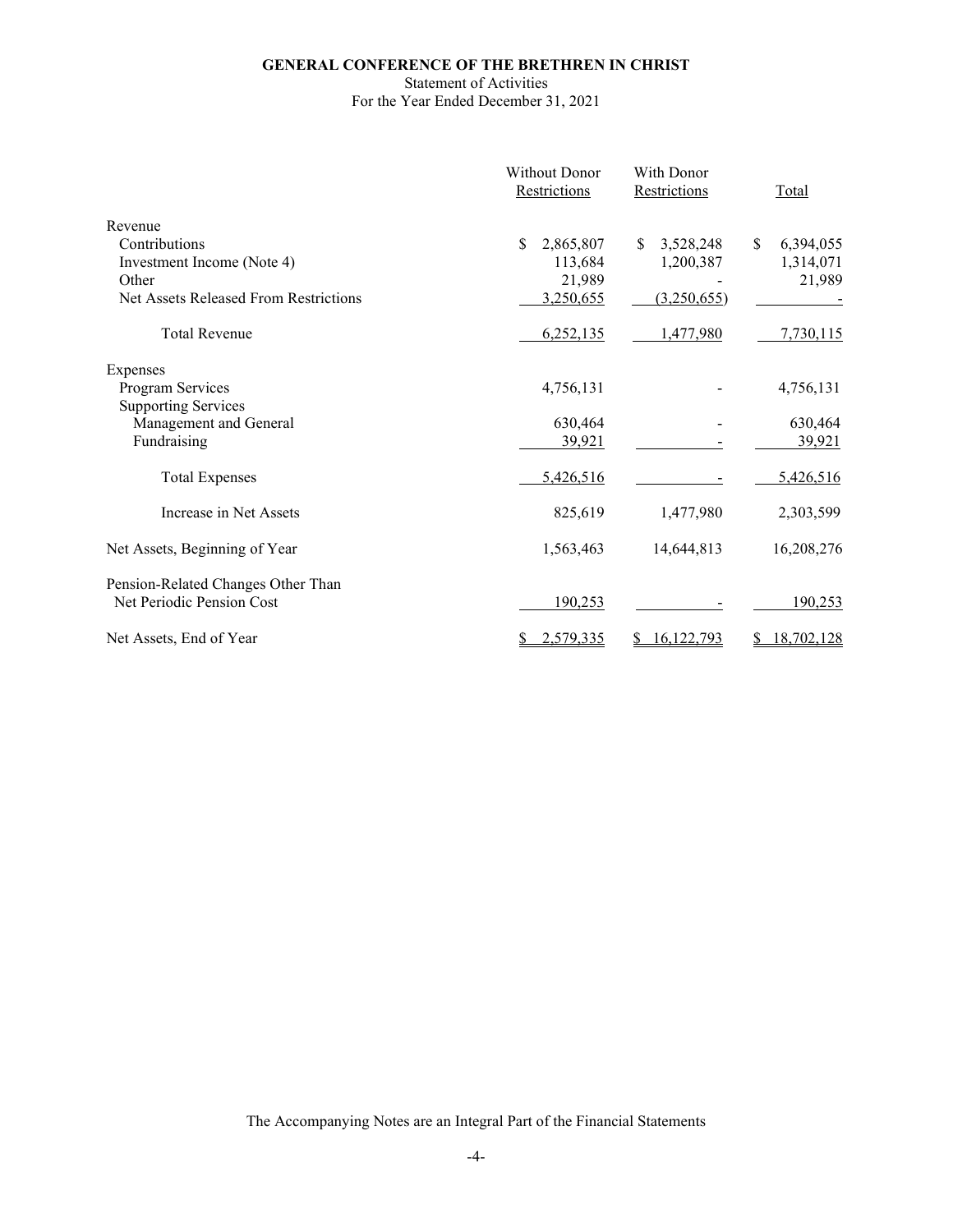### Statement of Activities For the Year Ended December 31, 2020

|                                                                                                                          | <b>Without Donor</b><br>Restrictions | With Donor<br>Restrictions   | Total                                   |
|--------------------------------------------------------------------------------------------------------------------------|--------------------------------------|------------------------------|-----------------------------------------|
| <b>Operating Revenue</b><br>Contributions<br>Investment Income (Note 4)<br>Other                                         | \$<br>2,852,837<br>118,611<br>54,230 | 2,904,651<br>\$<br>1,132,696 | \$.<br>5,757,488<br>1,251,307<br>54,230 |
| Net Assets Released From Restrictions                                                                                    | 2,950,470                            | (2,950,470)                  |                                         |
| <b>Total Operating Revenue</b>                                                                                           | 5,976,148                            | 1,086,877                    | 7,063,025                               |
| <b>Operating Expenses</b><br>Program Services<br><b>Supporting Services</b>                                              | 4,468,170                            |                              | 4,468,170                               |
| Management and General<br>Fundraising                                                                                    | 711,056<br>17,114                    |                              | 711,056<br>17,114                       |
| <b>Total Operating Expenses</b>                                                                                          | 5,196,340                            |                              | 5,196,340                               |
| Non-Operating Revenue<br>Paycheck Protection Program Loan Forgiveness (Note 17)<br>Net Assets Released from Restrictions | 480,814                              | 480,814<br>(480, 814)        | 480,814                                 |
| <b>Total Non-Operating Revenue</b>                                                                                       | 480,814                              |                              | 480,814                                 |
| Increase in Net Assets                                                                                                   | 1,260,622                            | 1,086,877                    | 2,347,499                               |
| Net Assets, Beginning of Year                                                                                            | 619,211                              | 13,557,936                   | 14,177,147                              |
| Pension-Related Changes Other Than<br>Net Periodic Pension Cost                                                          | (316,370)                            |                              | (316,370)                               |
| Net Assets, End of Year                                                                                                  | 1,563,463                            | 14,644,813                   | 16,208,276                              |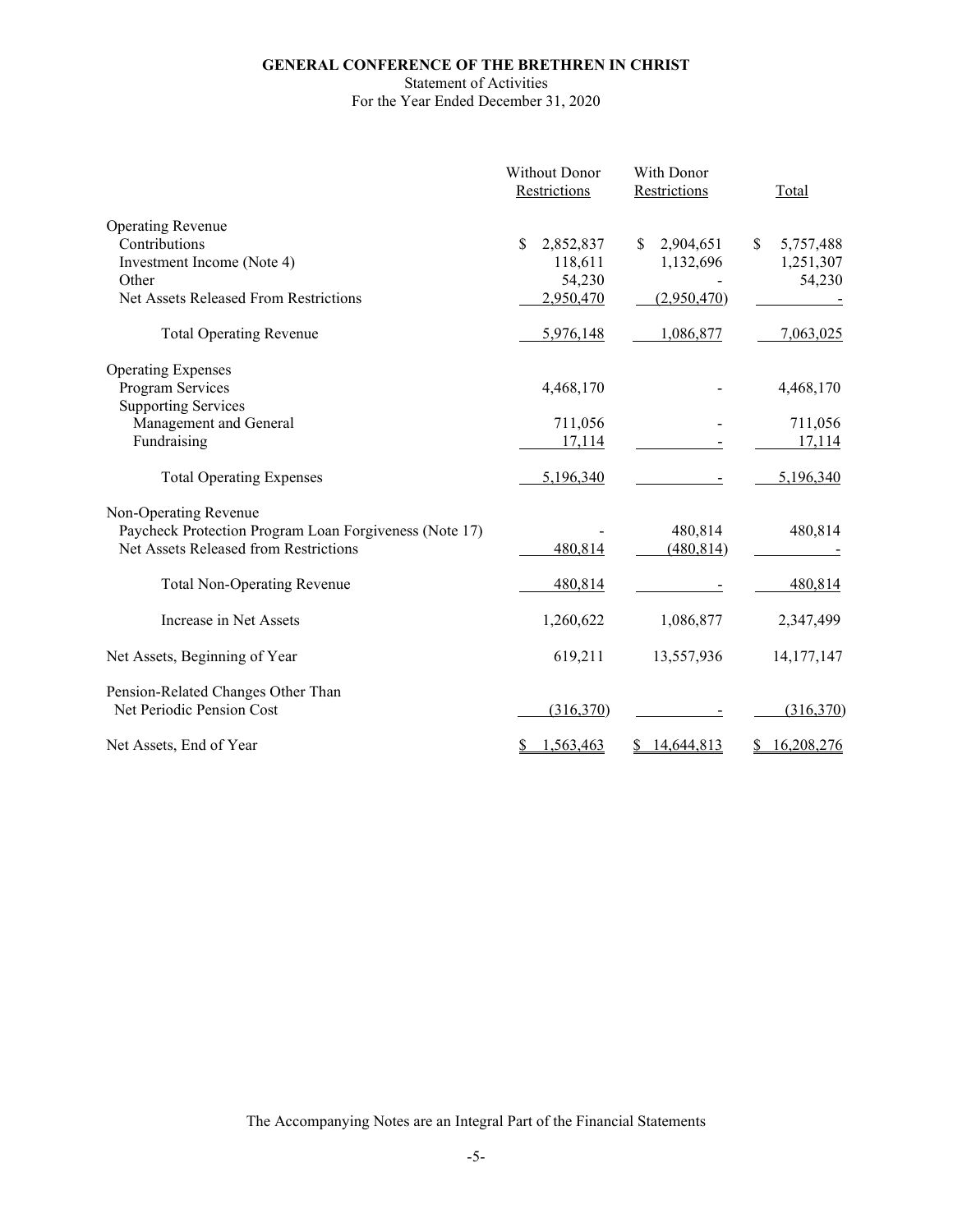### Statement of Functional Expenses For the Year Ended December 31, 2021

|                                    |                | <b>Supporting Services</b> |              |              |
|------------------------------------|----------------|----------------------------|--------------|--------------|
|                                    | Program        | Management                 |              |              |
|                                    | Services       | and General                | Fundraising  | Total        |
| <b>Business Meals</b>              | \$<br>23,657   | \$<br>174                  | \$<br>24     | \$<br>23,855 |
| Church Planting Grants - Domestic  | 173,000        |                            |              | 173,000      |
| Church Planting Grants - Global    | 23,513         |                            |              | 23,513       |
| Conferences & Events               | 3,716          |                            |              | 3,716        |
| <b>Contracted Services</b>         | 190,427        | 22,446                     |              | 212,873      |
| Depreciation Expense               | 17,118         | 5,767                      | 48           | 22,933       |
| Disability Insurance               | 19,755         | 628                        | 28           | 20,411       |
| Global Compassion Aid              | 149,351        |                            |              | 149,351      |
| Leadership Training Scholarships   | 29,186         |                            |              | 29,186       |
| Maintenance                        | 25,108         |                            |              | 25,108       |
| Memberships                        | 17,815         | 1,339                      |              | 19,154       |
| Ministry Project Grants            | 466,152        |                            |              | 466,152      |
| Office Expenses                    | 90,838         | 34,332                     | 120          | 125,290      |
| Other                              | 46,409         |                            |              | 46,409       |
| Periodic Pension Costs             |                | 142,167                    |              | 142,167      |
| Printing & Promotion               | 14,144         | 877                        | 3,252        | 18,273       |
| Regional Conference Ministry Grant | 126,000        |                            |              | 126,000      |
| Rent Expense                       | 44,182         | 9,747                      |              | 53,929       |
| Salary & Benefits                  | 2,696,784      | 410,270                    | 36,321       | 3,143,375    |
| <b>Seminary Grants</b>             | 16,500         |                            |              | 16,500       |
| Shaping Leaders for Tomorrow Grant | 23,249         |                            |              | 23,249       |
| <b>SPICE Sponsorship Grants</b>    | 155,534        |                            |              | 155,534      |
| Support of Related Organizations   | 168,963        |                            |              | 168,963      |
| Training & Development             | 35,348         | 2,440                      |              | 37,788       |
| <b>Travel Expenses</b>             | <u>199,382</u> | 277                        | 128          | 199,787      |
| <b>Total Expenses</b>              | 4,756,131      | 630,464                    | 39,921<br>\$ | 5,426,516    |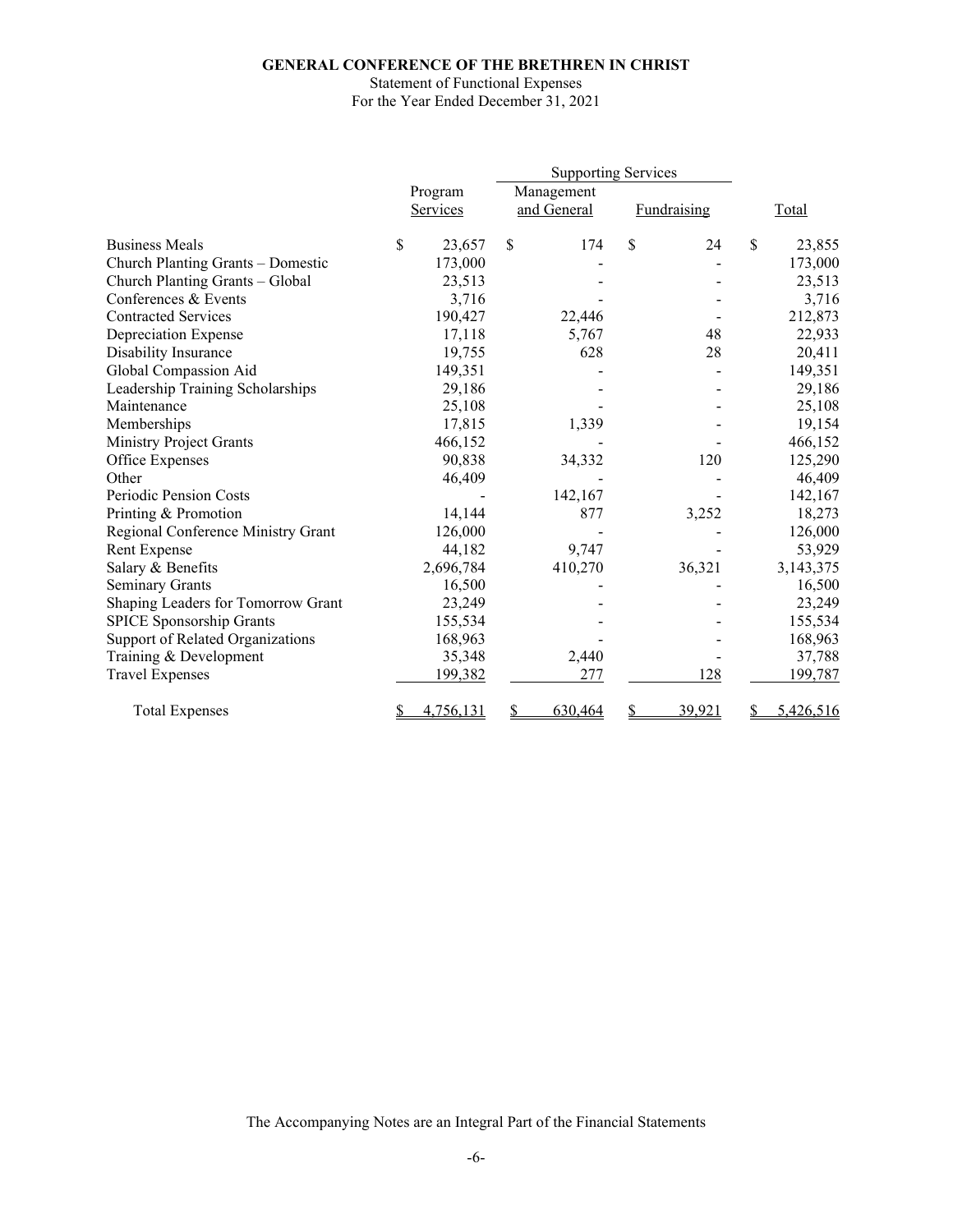### Statement of Functional Expenses For the Year Ended December 31, 2020

|                                    |              | <b>Supporting Services</b> |             |               |              |
|------------------------------------|--------------|----------------------------|-------------|---------------|--------------|
|                                    | Program      |                            | Management  |               |              |
|                                    | Services     |                            | and General | Fundraising   | Total        |
| <b>Business Meals</b>              | \$<br>12,663 | \$                         | 82          | \$            | \$<br>12,745 |
| Church Planting Grants - Domestic  | 169,900      |                            |             |               | 169,900      |
| Church Planting Grants - Global    | 18,568       |                            |             |               | 18,568       |
| Conferences & Events               | 2,106        |                            |             |               | 2,106        |
| <b>Contracted Services</b>         | 147,712      |                            | 22,226      |               | 169,938      |
| Depreciation Expense               | 22,331       |                            | 1,137       |               | 23,468       |
| Disability Insurance               | 19,030       |                            | 628         |               | 19,658       |
| Global Compassion Aid              | 111,789      |                            |             |               | 111,789      |
| Leadership Training Scholarships   | 40,948       |                            |             |               | 40,948       |
| Maintenance                        | 25,150       |                            |             |               | 25,150       |
| Memberships                        | 18,476       |                            | 1,124       |               | 19,600       |
| Ministry Project Grants            | 379,139      |                            |             |               | 379,139      |
| Office Expenses                    | 83,251       |                            | 33,018      |               | 116,269      |
| Other                              | 37,355       |                            |             |               | 37,355       |
| Periodic Pension Costs             |              |                            | 243,513     |               | 243,513      |
| Printing & Promotion               | 14,560       |                            | 395         | 1,837         | 16,792       |
| Regional Conference Ministry Grant | 126,000      |                            |             |               | 126,000      |
| Rent Expense                       | 45,255       |                            | 9,039       |               | 54,294       |
| Salary & Benefits                  | 2,648,951    |                            | 398,119     | 15,277        | 3,062,347    |
| <b>Seminary Grants</b>             | 23,000       |                            |             |               | 23,000       |
| Shaping Leaders for Tomorrow Grant | 22,824       |                            |             |               | 22,824       |
| <b>SPICE Sponsorship Grants</b>    | 154,871      |                            |             |               | 154,871      |
| Support of Related Organizations   | 164,242      |                            |             |               | 164,242      |
| Training & Development             | 35,273       |                            | 1,736       |               | 37,009       |
| <b>Travel Expenses</b>             | 144,776      |                            | 39          |               | 144,815      |
| <b>Total Expenses</b>              | 4,468,170    |                            | 711,056     | <u>17,114</u> | 5,196,340    |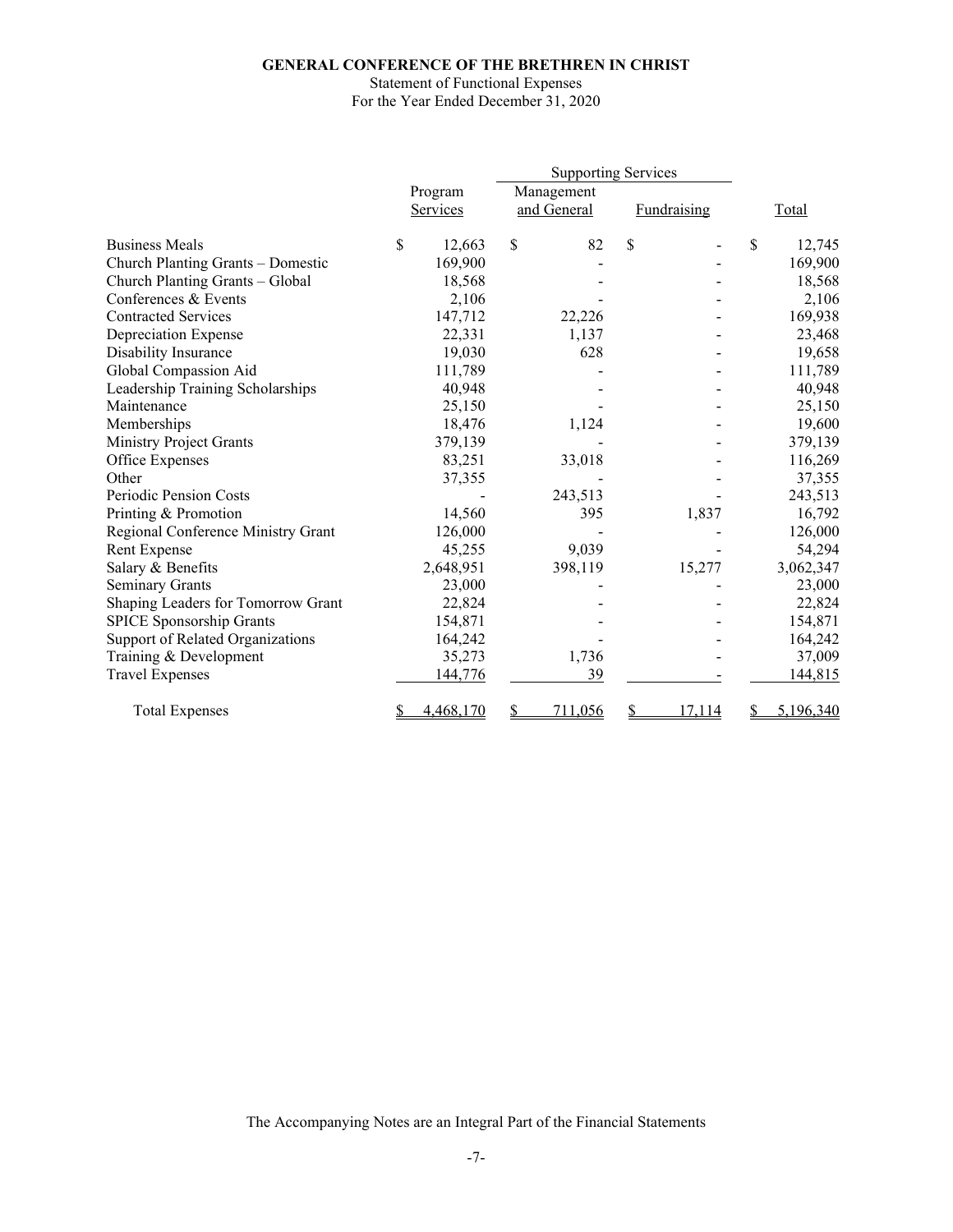### Statements of Cash Flows

For the Years Ended December 31, 2021 and 2020

|                                                                      | 2021                        | 2020        |
|----------------------------------------------------------------------|-----------------------------|-------------|
| Cash Flows from Operating Activities:                                |                             |             |
| Increase in Net Assets                                               | 2,303,599<br>$\mathbb{S}^-$ | \$2,347,499 |
| Adjustment to Reconcile Increase in Net Assets to                    |                             |             |
| Net Cash and Cash Equivalents Provided by Operating Activities:      |                             |             |
| Realized Gain on Sale of Investments                                 | (765, 436)                  | (476, 615)  |
| Unrealized Gain on Investments                                       | (336,942)                   | (509, 852)  |
| Contributions Received Restricted for Perpetual Endowment            | (2,000)                     | (2,000)     |
| Paycheck Protection Program Loan Forgiveness                         |                             | (480, 814)  |
| Depreciation Expense                                                 | 22,933                      | 23,468      |
| (Increase) Decrease in:                                              |                             |             |
| <b>Education Loans Receivable</b>                                    | (1,910)                     | (2,870)     |
| Other Receivables                                                    | (539)                       | 7,730       |
| Notes Receivable                                                     | 4,970                       | 6,511       |
| <b>Other Assets</b>                                                  | (27, 911)                   | 47,967      |
| Increase (Decrease) in:                                              |                             |             |
| Accounts Payable                                                     | 38,349                      | 21,569      |
| Accrued Wages and Vacation Payable                                   | (6, 334)                    | 10,063      |
|                                                                      |                             |             |
| Net Cash and Cash Equivalents Provided by Operating Activities       | 1,228,779                   | 992,656     |
| Cash Flows from Investing Activities:                                |                             |             |
| Purchase of Investments                                              | (657, 224)                  | (508, 645)  |
| Proceeds from Sale of Investments                                    | 1,118,702                   | 1,914,111   |
| Purchase of Fixed Assets                                             | (6, 470)                    | (60, 376)   |
|                                                                      |                             |             |
| Net Cash and Cash Equivalents Provided by Investing Activities       | 455,008                     | 1,345,090   |
| Cash Flows from Financing Activities:                                |                             |             |
| Principal Payments on Note Payable                                   | (4,970)                     | (6,511)     |
| Contributions Received Restricted for Perpetual Endowment            | 2,000                       | 2,000       |
| Proceeds from Paycheck Protection Program Loan                       |                             | 480,814     |
| Change in Ministers Pension Fund Components                          | (657, 833)                  | (556, 487)  |
|                                                                      |                             |             |
| Net Cash and Cash Equivalents Used by Financing Activities           | (660, 803)                  | (80, 184)   |
| Net Increase in Cash and Cash Equivalents                            | 1,022,984                   | 2,257,562   |
| Cash and Cash Equivalents, Beginning of the Year                     | 5,018,903                   | 2,761,341   |
| Cash and Cash Equivalents, End of Year                               | 6,041,887<br>S.             | \$5,018,903 |
| <b>Supplemental Cash Flow Disclosures:</b><br>Cash Paid for Interest | \$<br>7,642                 | \$<br>8,725 |
| Cash Paid for Income Taxes                                           |                             |             |
|                                                                      |                             |             |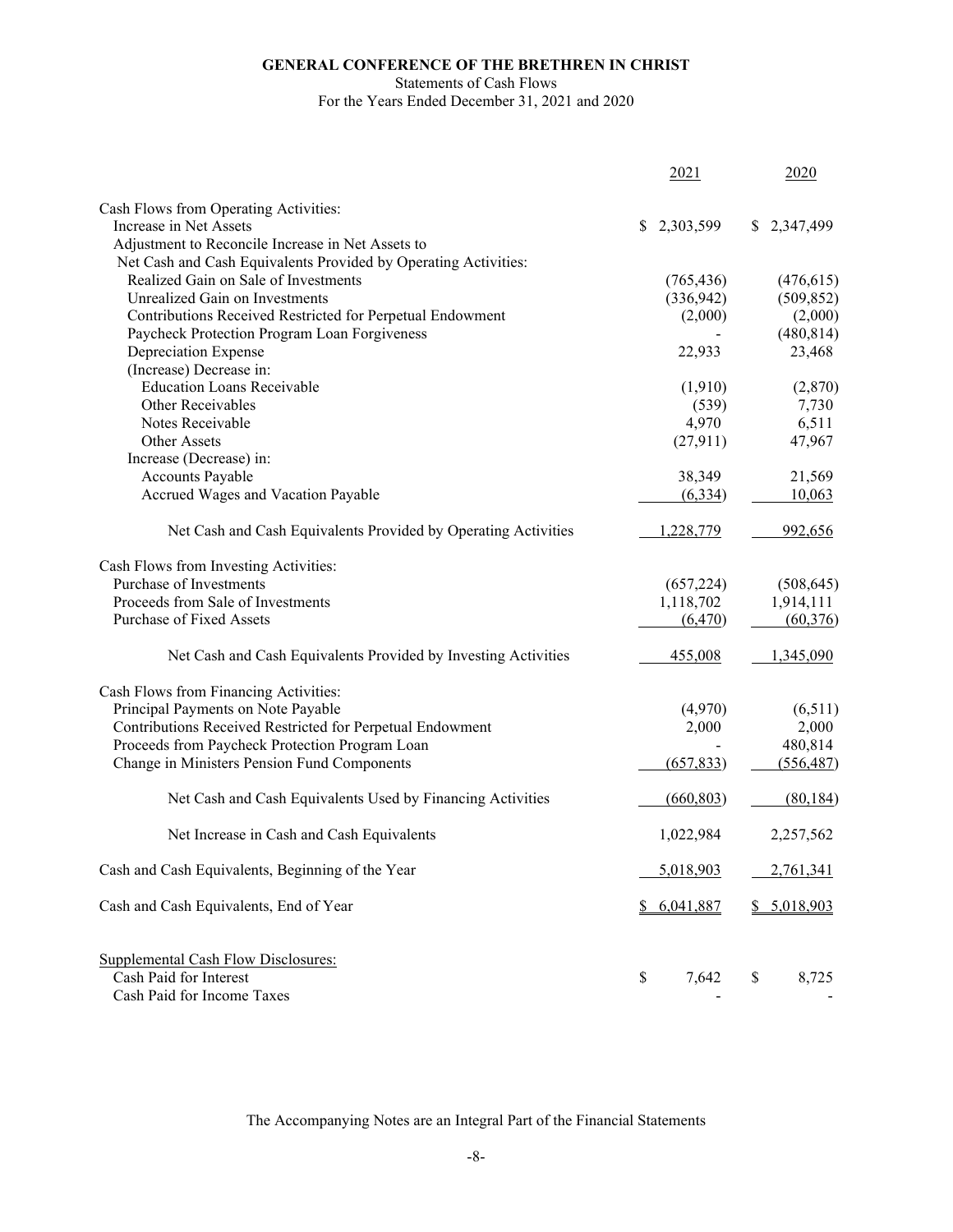Notes to Financial Statements For the Years Ended December 31, 2021 and 2020

# **NOTE 1 NATURE OF ACTIVITIES AND SIGNIFICANT ACCOUNTING POLICIES**

#### **Nature of Activities:**

The General Conference of the Brethren in Christ (the BIC US) was incorporated on June 18, 1940 in the Commonwealth of Pennsylvania as a charitable, non-profit religious organization. The BIC US is supported by contributions from Brethren in Christ congregations as well as direct contributions from individuals and other entities.

#### **Basis of Accounting:**

The financial statements of the BIC US have been prepared on the accrual basis of accounting and, accordingly, reflect all significant receivables, payables and other liabilities.

#### **Basis of Presentation:**

Financial statement presentation follows the *Not-for-Profit Entities* topic of the Financial Accounting Standards Board (FASB) Accounting Standards Codification (ASC) which requires the BIC US to report information regarding its financial position and activities according to two classes of net assets: net assets without donor restrictions and net assets with donor restrictions.

#### **Contributions:**

Contributions received are recorded as increases in net assets with or without donor restrictions, depending on the existence and/or nature of any donor restrictions.

All donor-restricted contributions are reported as increases in net assets with donor restrictions, depending on the nature of the restriction. When a restriction expires (that is, when a stipulated time restriction ends or purpose restriction is accomplished), net assets with donor restrictions are reclassified to net assets without donor restrictions and reported in the Statements of Activities as net assets released from restrictions.

The BIC US recognizes receipts when given by the supporting congregations. As a result, approximately twenty business days are required after year-end to properly recognize these December receipts. Additionally, the BIC US allows the Common Ministry Program to make the appropriate allocations to other BIC US programs and external organizations before the year-end close.

#### **Ministry Activities:**

The BIC US is strongly committed to functioning as one organization, in support of various ministries, as they seek to accomplish the mission of the church to make and grow disciples. The following list is illustrative of the ministry activities supported by the BIC US in 2021 and 2020:

- o Regional Conference Leadership
- o Commission on Ministry and Doctrine
	- Equipping for Ministry
- o General Assembly Meeting
	- Denominational Communications
- o World Missions
	- **Missionary Support**
	- **International Leadership Development**
	- Global Compassion Fund
- Ministers Pension Fund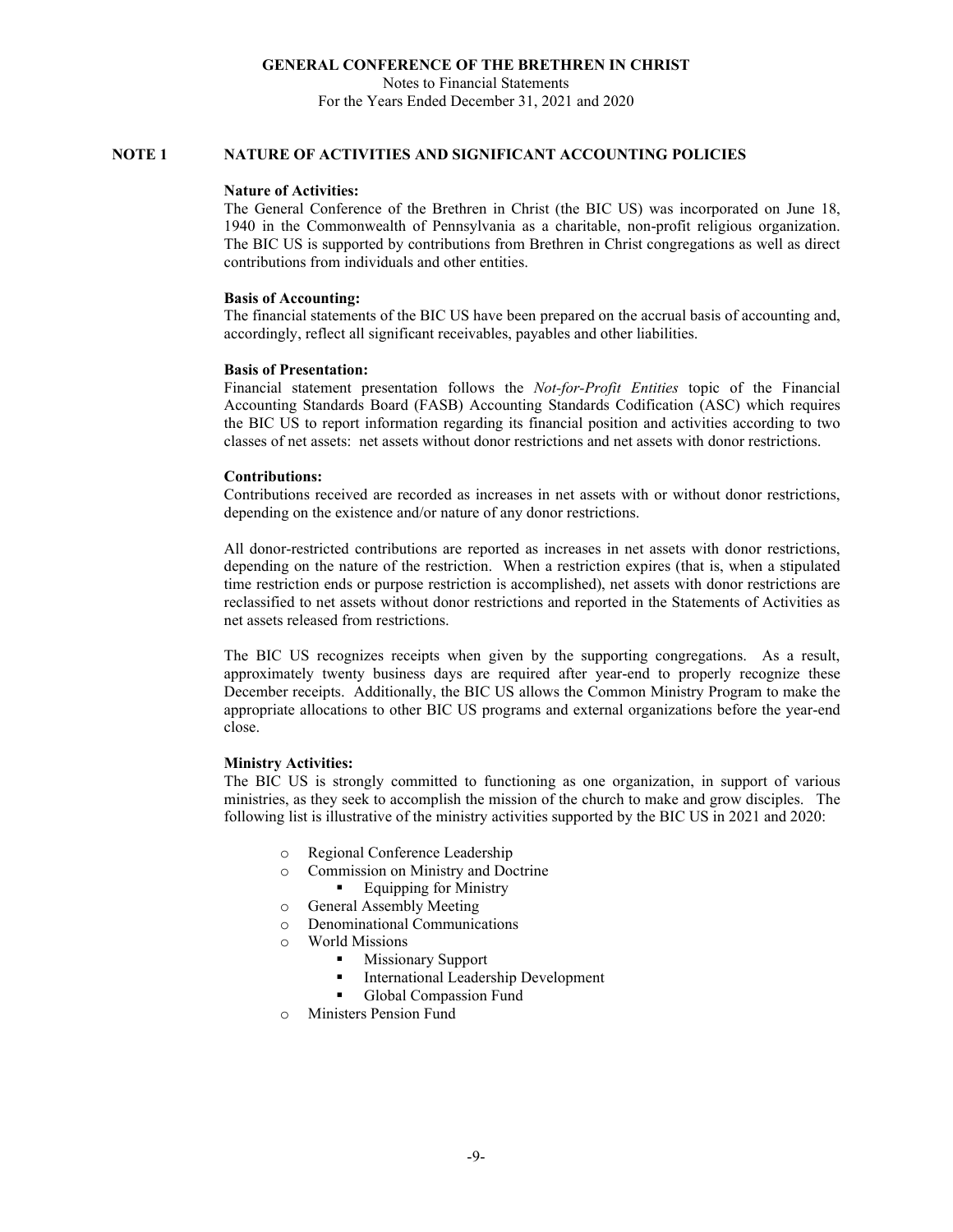Notes to Financial Statements For the Years Ended December 31, 2021 and 2020

### **NOTE 1 NATURE OF ACTIVITIES AND SIGNIFICANT ACCOUNTING POLICIES (CONTINUED)**

#### **Fixed Assets:**

It is the policy of the BIC US to record purchased fixed assets at cost and donated assets at their fair value at the date of donation. Depreciation is provided on the straight-line method over the estimated useful lives of the assets.

New acquisitions of fixed assets having a low acquisition cost, or which are not expected to last for more than a year, are expended in the year of acquisition. Repairs and maintenance charges are capitalized and depreciated when they materially extend the useful life of the related asset.

#### **Taxation:**

The BIC US is exempt from federal income tax as provided by Code Section  $501(c)(3)$  of the Internal Revenue Code. Donors are entitled to deductions for federal income tax purposes for contributions made to the BIC US in accordance with the Internal Revenue Code. Accordingly, no income tax is incurred unless the BIC US earns income considered to be unrelated business income. The BIC US conducted no activities that were subject to income taxes.

Accounting principles generally accepted in the United States of America require management to evaluate tax positions taken by the BIC US, including whether the entity is exempt from income taxes. Management evaluated the tax positions taken and concluded that the BIC US had taken no uncertain tax positions that require recognition or disclosure in the financial statements. Therefore, no provision or liability for income taxes has been included in the financial statements. With few exceptions, the BIC US is no longer subject to income tax examinations by the U.S. federal, state or local tax authorities for years before December 31, 2018.

#### **Receivables:**

Receivables are stated at the amount management expects to collect from balances outstanding at year-end. Based on management's assessment of outstanding balances, it has concluded that losses on balances outstanding at year-end will be immaterial. Therefore, an allowance has not been established.

### **Investments:**

Investments are valued at their fair market values on a recurring basis in the Statements of Financial Position.

Fair Value Reporting requires an establishment of a hierarchy that ranks the quality and reliability of inputs, or assumptions, used in the determination of fair value and requires financial assets and liabilities carried at fair value to be classified and disclosed in one of the following three categories:

Level 1 – Quoted prices in active markets for identical assets and liabilities

- Level 2 Directly or indirectly observable inputs other than Level 1 quoted prices
- Level 3 Unobservable inputs not corroborated by market data

For investments that have quoted market prices in active markets, the BIC US uses the quoted market prices as fair values and includes those investments in Level 1 of the fair value hierarchy. When quoted market prices in active markets are not available, various pricing services are used to determine fair value of investments that are included in Level 2 of the fair value hierarchy. Level 3 represents financial assets whose fair value is determined based upon inputs that are unobservable and include the BIC US's own determinations of the assumptions that a market participant would use in pricing the asset.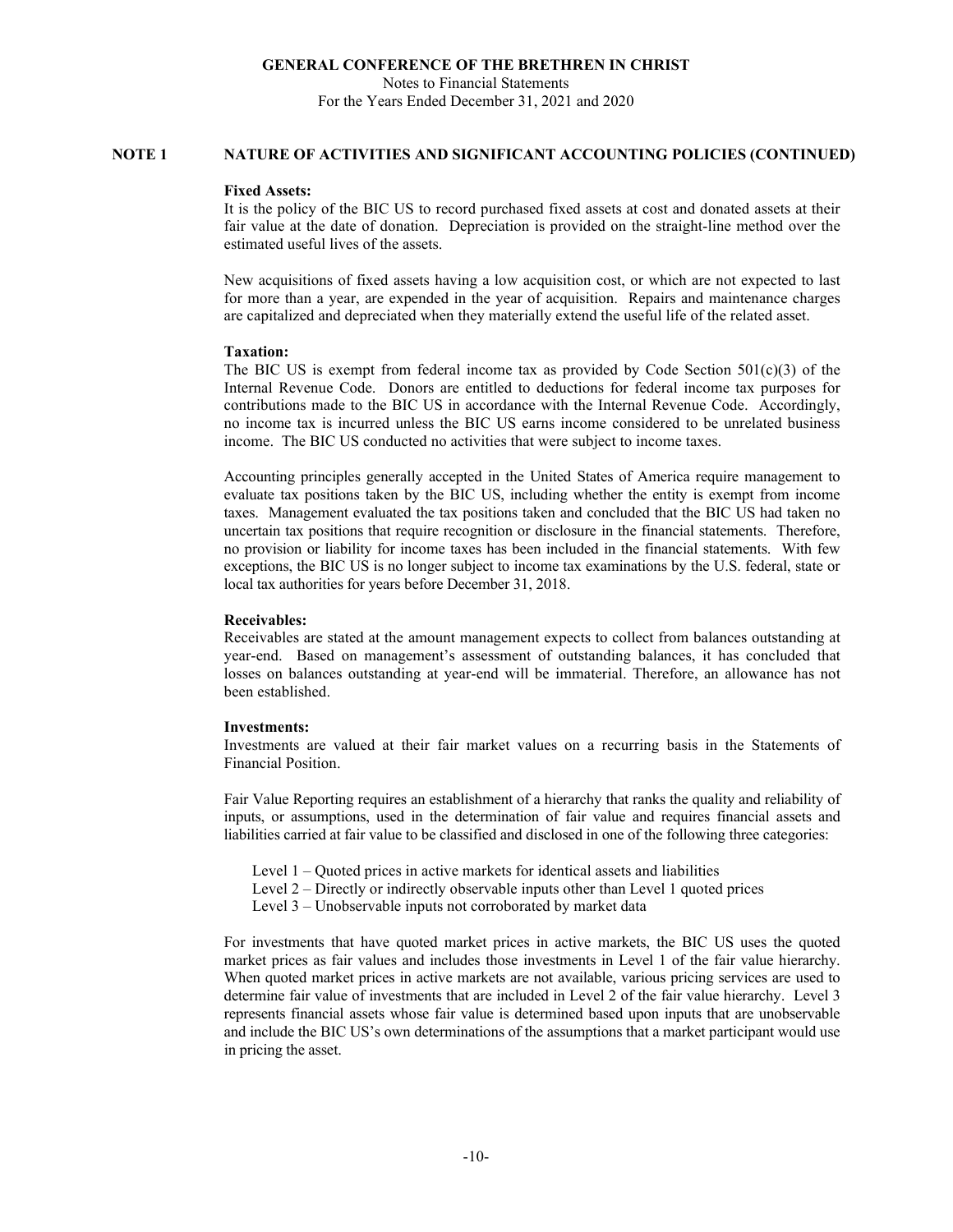Notes to Financial Statements For the Years Ended December 31, 2021 and 2020

# **NOTE 1 NATURE OF ACTIVITIES AND SIGNIFICANT ACCOUNTING POLICIES (CONTINUED)**

#### **Investments (Continued):**

Investment income, including realized and unrealized gains restricted by donors, is reported as an increase in net assets without donor restrictions if the restrictions are met (either a stipulated time period or a purpose restriction is accomplished) in the reporting period in which the income and gains are recognized.

Investments are exposed to various risks, such as interest rate, market and credit. Due to the level of risk associated with certain investments and the level of uncertainty related to changes in the value of investments, it is at least reasonably possible changes in risks in the near term would materially affect investment assets reported in the Statements of Financial Position and Activities.

#### **Contributed Services:**

The BIC US receives a substantial amount of donated services in carrying out the various ministries of the BIC US. No amounts have been reflected in the financial statements for those services since they do not meet the criteria for recognition.

### **Use of Estimates:**

The preparation of financial statements in conformity with accounting principles generally accepted in the United States of America requires management to make estimates and assumptions that affect the amounts reported in the financial statements and accompanying notes. Actual results could differ from those estimates.

### **Cash and Cash Equivalents:**

For the purpose of the Statements of Cash Flows, cash and cash equivalents include all highly liquid investments with an initial maturity of three months or less.

### **Paycheck Protection Program Loan:**

The BIC US has elected to account for the Paycheck Protection Program Loan as a donor restricted contribution up to the amount eligible for loan forgiveness in accordance with FASB ASC 958-605.

### **Functional Allocation of Expenses:**

The cost of providing the various programs and activities has been summarized on a functional basis in the Statements of Activities. Accordingly, certain costs have been allocated among the programs and supporting services benefited.

## **NOTE 2 PENDING NEW ACCOUNTING PRONOUNCEMENT**

In February 2016, FASB issued ASU No. 2016-02, *Leases*. The ASU introduces a lessee's model that brings most leases onto the Statement of Financial Position and aligns many of the underlying principles of the new lessor model with those in the new revenue recognition standard (ASU No. 2014-09). ASU No. 2016-02 is effective for annual periods beginning after December 15, 2021. The BIC US is currently assessing the impact this standard will have on its financial statements.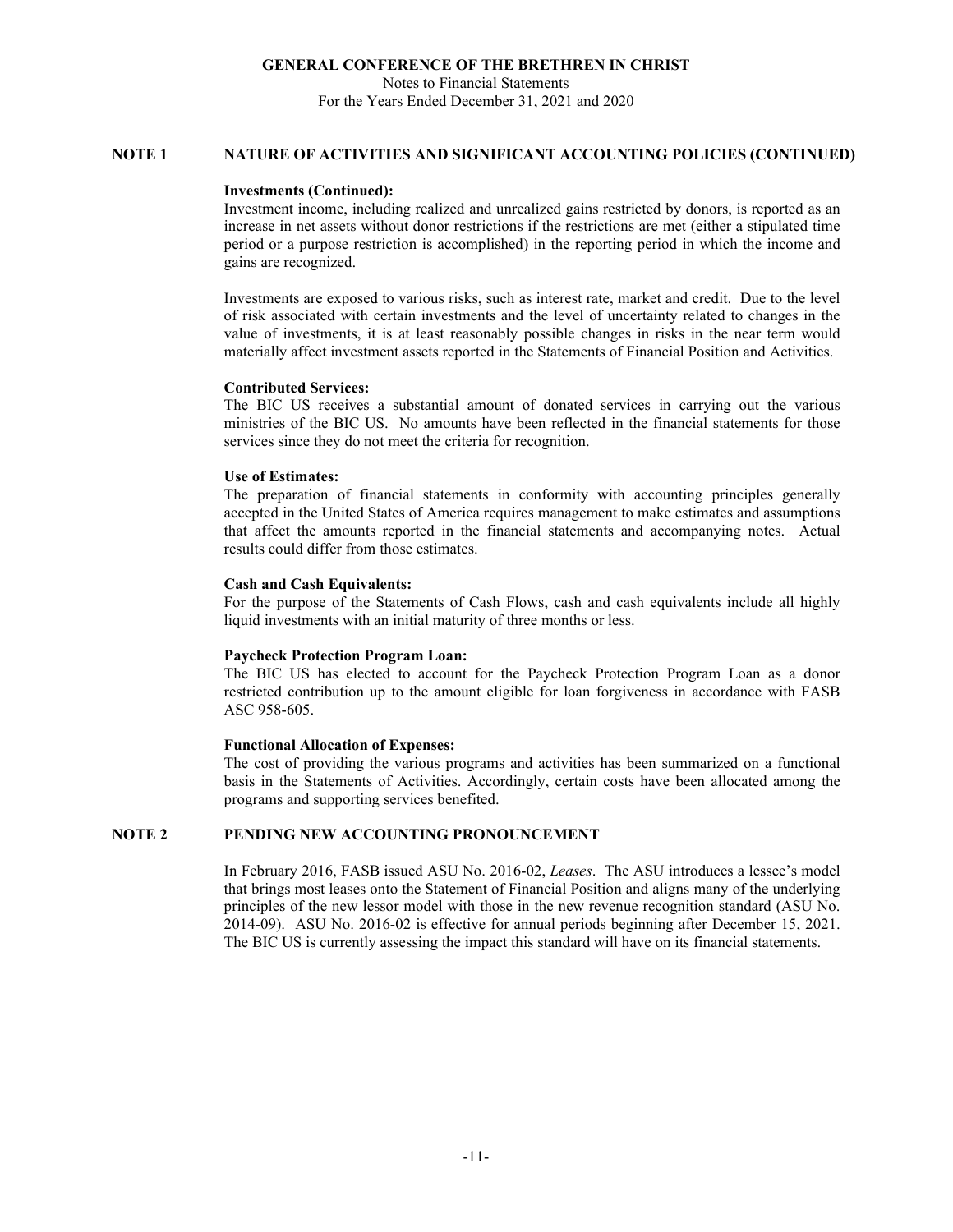Notes to Financial Statements For the Years Ended December 31, 2021 and 2020

# **NOTE 3 AVAILABILITY AND LIQUIDITY**

The following represents the BIC US's financial assets at December 31:

|                                                          | 2021             | 2020            |
|----------------------------------------------------------|------------------|-----------------|
| Financial Assets:                                        |                  |                 |
| Cash and Cash Equivalents                                | \$.<br>6,041,887 | 5,018,903<br>S. |
| Investments                                              | 14,660,338       | 14,019,438      |
| Other Receivables                                        | 42,517           | 41,978          |
| <b>Total Financial Assets</b>                            | 20,744,742       | 19,080,319      |
| Less Amounts Not Available to be Used<br>Within One Year |                  |                 |
| Net Assets with Donor Restrictions                       | 16, 122, 793     | 14,644,813      |
| Board-Designated Funds                                   | 1,658,471        | 1.562.598       |
| Total                                                    | 17,781,264       | 16,207,411      |
| Financial Assets Available to Meet Expenses              |                  |                 |
| Over the Next Year                                       | 2,963,478        | 2,872,908       |

The BIC US's plan is generally to maintain financial assets to meet 90 days of operating expenses.

# **NOTE 4 INVESTMENTS**

Investments are summarized as follows at December 31, 2021 and 2020:

|                                                                                             | 2021                   |                                        |  |  |
|---------------------------------------------------------------------------------------------|------------------------|----------------------------------------|--|--|
|                                                                                             | Market Value<br>Cost   |                                        |  |  |
| Stewardship Investment Certificates (SICs)<br>Trust Investments and Deposit Accounts (BICF) | 4,716,489<br>8,077,462 | 4,716,489<br><sup>S</sup><br>9.943.849 |  |  |
| Total                                                                                       | \$12.793.951           | 14,660,338                             |  |  |

|                                                                                                                        |  | 2020                          |              |                               |  |
|------------------------------------------------------------------------------------------------------------------------|--|-------------------------------|--------------|-------------------------------|--|
|                                                                                                                        |  | Cost                          | Market Value |                               |  |
| Certificates of Deposit<br>Stewardship Investment Certificates (SICs)<br>Trust Investments and Deposit Accounts (BICF) |  | 303<br>4,190,208<br>8,300,975 |              | 303<br>4,190,208<br>9,828,927 |  |
| Total                                                                                                                  |  |                               |              | 14.019.438                    |  |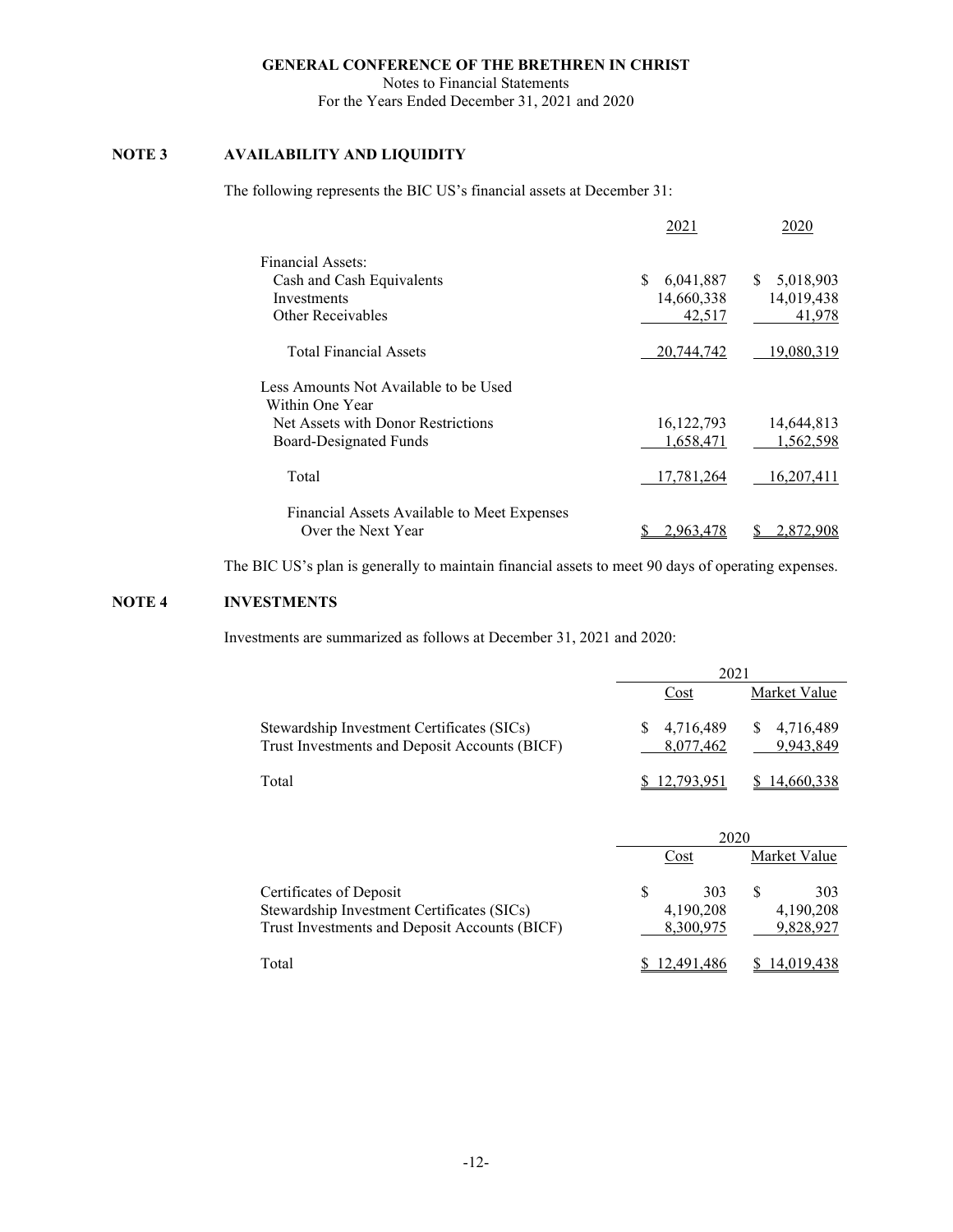Notes to Financial Statements

For the Years Ended December 31, 2021 and 2020

# **NOTE 4 INVESTMENTS (CONTINUED)**

Investment income is summarized as follows for the years ended December 31, 2021 and 2020:

|                                      | 202.      |          |
|--------------------------------------|-----------|----------|
| Realized Gain on Sale of Investments | 765,436   | 476,615  |
| Unrealized Gain on Investments       | 336,942   | 509,852  |
| Interest and Dividends               | 266,994   | 312,448  |
| Custodial Fees                       | (55, 301) | (47,608) |
| Total                                |           |          |

### **NOTE 5 FAIR VALUE MEASUREMENTS**

Fair values of investments and money markets are summarized as follows at December 31, 2021 and 2020:

|                                                                                                     | December 31, 2021 |                 |         |             |
|-----------------------------------------------------------------------------------------------------|-------------------|-----------------|---------|-------------|
|                                                                                                     | Level 1           | Level 2         | Level 3 | Total       |
| Cash and Cash Equivalents<br>Money Market                                                           | \$                | 2,615,211<br>S. | - S     | \$2,615,211 |
| Total Cash and Cash Equivalents                                                                     |                   | 2,615,211       |         | 2,615,211   |
| Investments<br>Stewardship Investment Certificates (SICs)<br>Trust Investments and Deposit Accounts |                   | 4,716,489       |         | 4,716,489   |
| (BICF)                                                                                              |                   | 9.943.849       |         | 9,943,849   |
| <b>Total Investments</b>                                                                            |                   | 14,660,338      |         | 14,660,338  |
| Total                                                                                               |                   | 7.275.549       |         | 17.275.549  |

|                                                                                      | December 31, 2020 |  |                |              |              |
|--------------------------------------------------------------------------------------|-------------------|--|----------------|--------------|--------------|
|                                                                                      | Level 1           |  | Level 2        | Level 3      | Total        |
| Cash and Cash Equivalents<br>Money Market                                            |                   |  | 2,512,762<br>S | $\mathbb{S}$ | \$2,512,762  |
| Total Cash and Cash Equivalents                                                      |                   |  | 2,512,762      |              | 2,512,762    |
| Investments                                                                          |                   |  |                |              |              |
| Certificates of Deposit                                                              |                   |  | 303            |              | 303          |
| Stewardship Investment Certificates (SICs)<br>Trust Investments and Deposit Accounts |                   |  | 4,190,208      |              | 4,190,208    |
| (BICF)                                                                               |                   |  | 9,828,927      |              | 9,828,927    |
| <b>Total Investments</b>                                                             |                   |  | 14,019,438     |              | 14,019,438   |
| Total                                                                                |                   |  | \$16,532,200   |              | \$16,532,200 |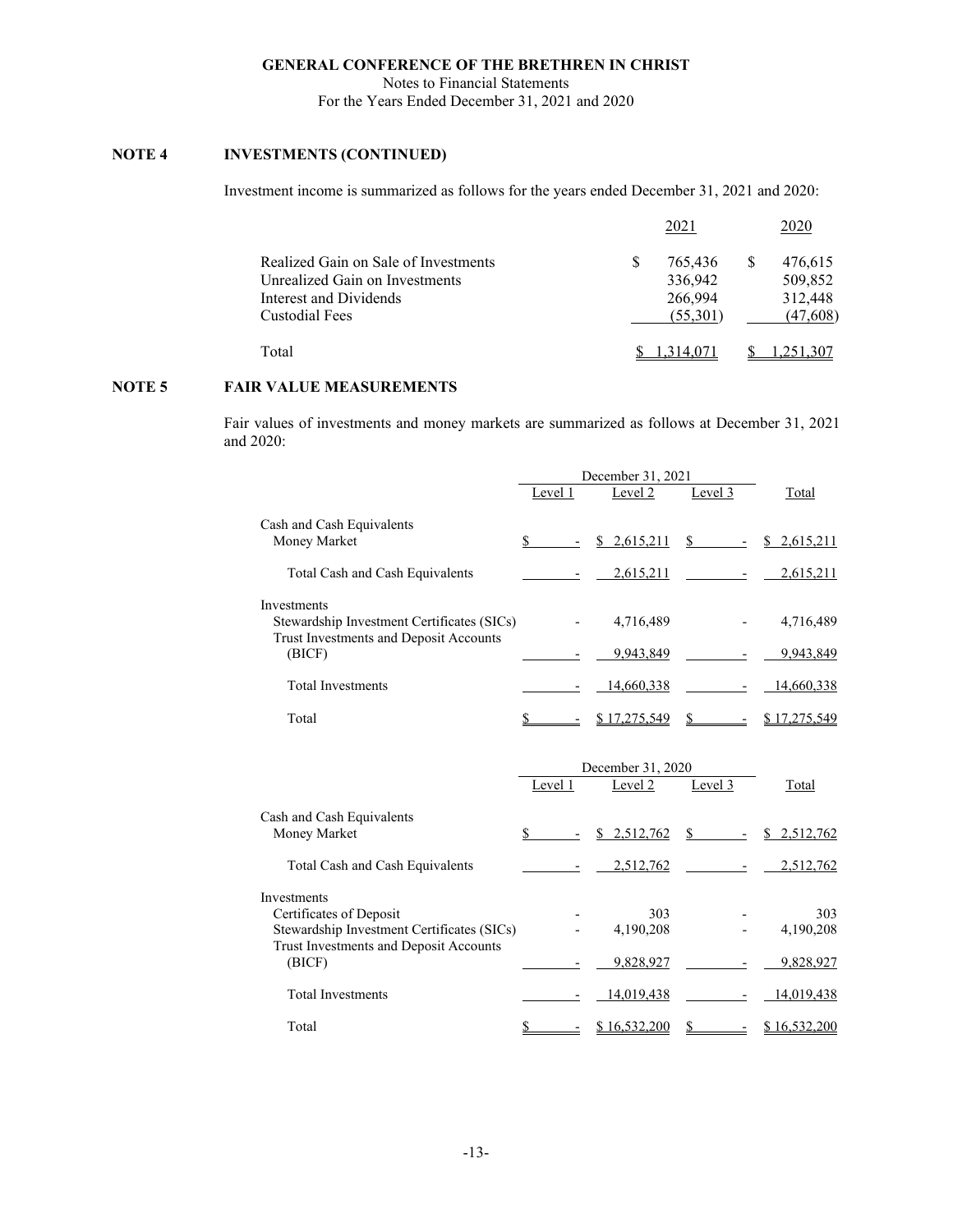Notes to Financial Statements For the Years Ended December 31, 2021 and 2020

### **NOTE 5 FAIR VALUE MEASUREMENTS (CONTINUED)**

Level 2:

The BIC US's trust investments and deposit accounts held with the Brethren in Christ Foundation, Inc. (BIC Foundation) are considered Level 2. A description of the various investments is as follows:

*Money Market Funds* – valued at the net asset value (NAV) of shares held by the BIC US at yearend. NAV is used as a practical expedient to fair value and shares may be redeemed on a daily basis. Money Market Funds are held with the BIC Foundation and are considered to be Level 2.

*BIC Foundation Stewardship Investment Certificates* – investment in Stewardship Investment Certificates (SICs) are held with the BIC Foundation and considered to be a Level 2 Investment. These SICs are similar to a certificate of deposit and valued at cost.

*Certificates of Deposit* – investment in certificates of deposit (CDs) are held with the BIC Foundation and considered to be a Level 2 Investment. The CDs are valued at cost.

*BIC Foundation Growth with Income Fund* – a non-quoted investment fund which only invests in financial assets quoted in active markets. The Growth with Income Fund's investment objective is asset growth and protection against inflation by investing primarily in stocks, combined with secondary components in bonds and short-term/money market investments. Any amount can be withdrawn from an account up to the total account balance.

*BIC Foundation Fixed Income Fund* – a non-quoted investment fund which only invests in financial assets quoted in active markets. The Fixed Income Fund's investment objective is to seek a higher and more sustainable level of interest income and not long-term growth in capital by investing in fixed income holdings of U.S. government or U.S. government agencies with a 60% target allocation to U.S. agency mortgage-backed securities and 40% to U.S. short-term treasury securities. Any amount can be withdrawn from an account up to the total account balance.

*Mutual Funds* – valued at the net asset value (NAV) of shares held by the BIC US at year-end. NAV is used as a practical expedient to fair value and shares may be redeemed on a daily basis.

### **NOTE 6 EDUCATION LOANS RECEIVABLE**

Individuals who are accepted for service with Brethren in Christ U.S. World Missions (BICUSWM), who have educational debts, may apply in writing for educational debt assistance. Educational debts approved for reimbursement will be paid based on ten percent (10%) of the original amount of the loan (at the time of appointment) per year for ten (10) years. Payments made will range from a minimum of \$1,000 to a maximum of \$2,500. Maximum lifetime education debt assistance is limited to \$25,000. For individuals accepted for service with BICUSWM but needing further education, BICUSWM will pay for such education as a loan. A "credit" is given to the missionaries for each year of service, based on an approved credit schedule. If the credits for years of service are less than the loan payments made by BICUSWM when a missionary completes his or her service, the difference will be paid back to BICUSWM by the missionary. The receivable due back to BICUSWM was \$15,019 and \$13,109 at December 31, 2021 and 2020, respectively.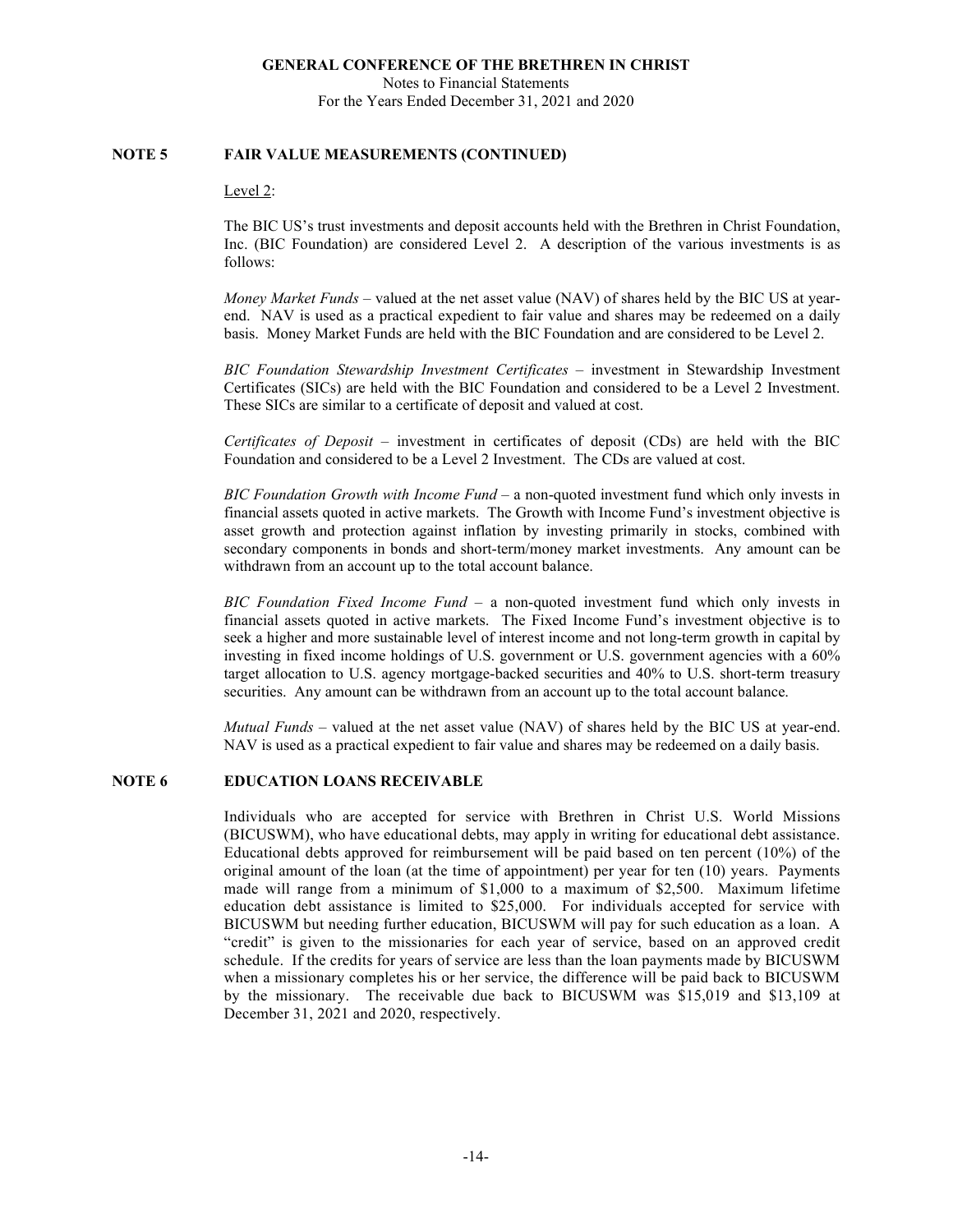Notes to Financial Statements For the Years Ended December 31, 2021 and 2020

# **NOTE 7 ASEL RECEIVABLE**

From time to time, the BIC US makes Appreciation Sharing Equity Loans (ASEL) to BIC US executives for the purpose of purchasing their residence. These interest-free loans will be repaid upon the sale of the residence. Three loans were outstanding, totaling \$88,941, at December 31, 2021 and 2020. These notes are secured by a mortgage deed of trust or security deed.

### **NOTE 8 OTHER RECEIVABLES**

Other receivables consisted of the following at December 31, 2021 and 2020:

| <b>Shared Services Receivables</b><br>Administrative and Other Advances | 35.517<br><sup>7</sup> 000 | - S | 34.978<br>7.000 |
|-------------------------------------------------------------------------|----------------------------|-----|-----------------|
| Total                                                                   |                            |     |                 |

### **NOTE 9 NOTES RECEIVABLE**

Notes receivable are summarized as follows at December 31, 2021 and 2020:

|                                                 |  | 2021              |   | 2020              |
|-------------------------------------------------|--|-------------------|---|-------------------|
| Missionary Loan<br>Hoyo-Spain Church Receivable |  | 28,000<br>175.005 | S | 28,000<br>179.975 |
| Total Notes Receivable                          |  | 203.005           |   |                   |

During 2019, the BIC US entered into a note receivable agreement with a missionary for \$28,000. Starting in 2020, the missionary will begin paying interest at a rate of 1.68% per annum. The unpaid principal shall be payable in full on any future date on which the BIC US demands repayment. The BIC US will provide a 90-day notice to the missionary. The balance was \$28,000 at December 31, 2021 and 2020.

During 2014, the BIC US entered into a note receivable agreement with a church for \$216,480. The church is to make monthly payments in the amount of \$1,051 at 4.30% and \$1,102 at 4.75% interest during the years ended December 31, 2021 and 2020, respectively. The balance was \$175,005 and \$179,975 at December 31, 2021 and 2020, respectively.

### **NOTE 10 MASP EMPLOYEE HEALTHCARE ASSISTANCE BENEFIT PROGRAM**

The BIC US participates in a self-funded employee healthcare assistance benefit program, Mutual Aid Sharing Program (MASP). The MASP is a not-for-profit employee benefit plan whereby mission and service agencies of the Anabaptist Community share with each other the cost of providing healthcare assistance and death benefits to their employees.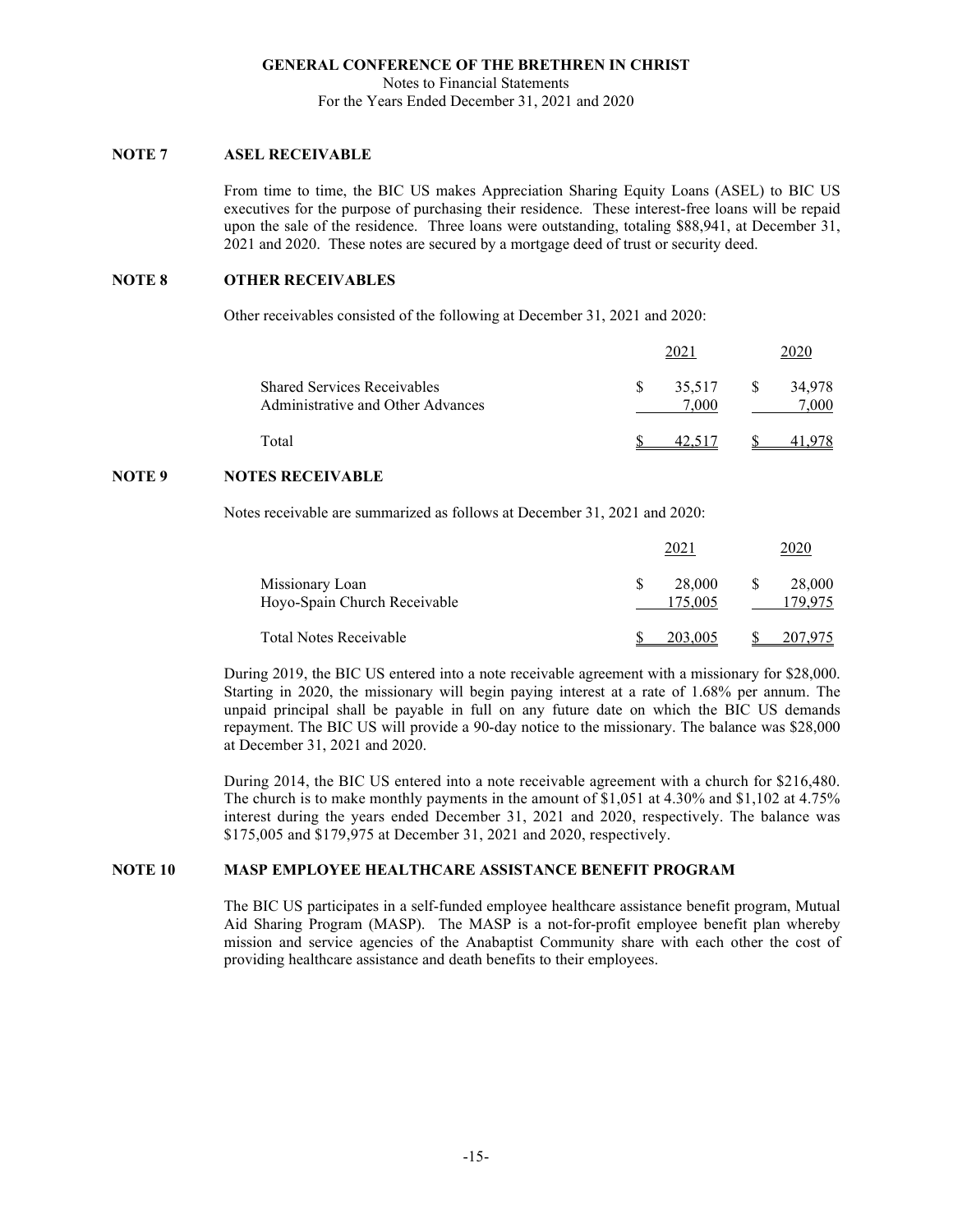Notes to Financial Statements For the Years Ended December 31, 2021 and 2020

# **NOTE 10 MASP EMPLOYEE HEALTHCARE ASSISTANCE BENEFIT PROGRAM (CONTINUED)**

Under the MASP, the BIC US is responsible for claims up to the retention of \$20,000 per person (retained claims). Claims in excess of the retention up to \$250,000 will be pooled with the other agencies. Claims in excess of the retention and the \$250,000 are reinsured by a stop loss policy that covers all MASP agencies. The stop loss reinsurance defines a claim as the total medical claims per individual per MASP fiscal year (October 1 through September 30). The BIC US has expensed its retained claims and its monthly payments to the MASP for its expected share of pooled claims and administrative costs including stop loss premiums. The payments include the actuarially projected amount to cover claims that exceed the agency retention up to \$250,000. The actual amount may differ from this estimate based on the BIC US's and pooled agencies' actual experience.

The MASP maintains a reserve fund, which can be drawn upon in the event of a large single claim or a series of large claims or if the MASP chooses to allocate a portion of the reserve fund to lower the aggregate shared claims limit. Claims are expensed as incurred. The BIC US has determined its estimated share of the reserve fund to be \$112,924 and \$144,228 at December 31, 2021 and 2020, respectively. These funds are included in Other Assets.

### **NOTE 11 FIXED ASSETS**

Fixed assets are summarized as follows at December 31, 2021 and 2020:

|                                        | 2021                    | <u>2020</u>           |
|----------------------------------------|-------------------------|-----------------------|
| Real Estate<br>Furniture and Equipment | 145,966<br>S<br>185,117 | 145,966<br>178,649    |
| Less: Accumulated Depreciation         | 331,083<br>(196, 285)   | 324,615<br>(173, 354) |
| Fixed Assets, Net                      | 34.798                  |                       |

The estimated useful lives for purposes of computing depreciation are as follows:

| Real Estate             | 40 years     |
|-------------------------|--------------|
| Furniture and Equipment | $3-10$ years |

Depreciation expense was \$22,933 and \$23,468 for the years ended December 31, 2021 and 2020, respectively.

#### **NOTE 12 BOARD-DESIGNATED FUNDS**

Board-designated funds at December 31, 2021 and 2020 are available for the following purposes:

|                                                              | 2021                          | 2020                          |
|--------------------------------------------------------------|-------------------------------|-------------------------------|
| $Other-Global$<br>Project 250 – National<br>Build the Future | 687,358<br>246,338<br>724,775 | 687,358<br>150,465<br>724,775 |
| Total                                                        | 1.658.471                     | 1.562.598                     |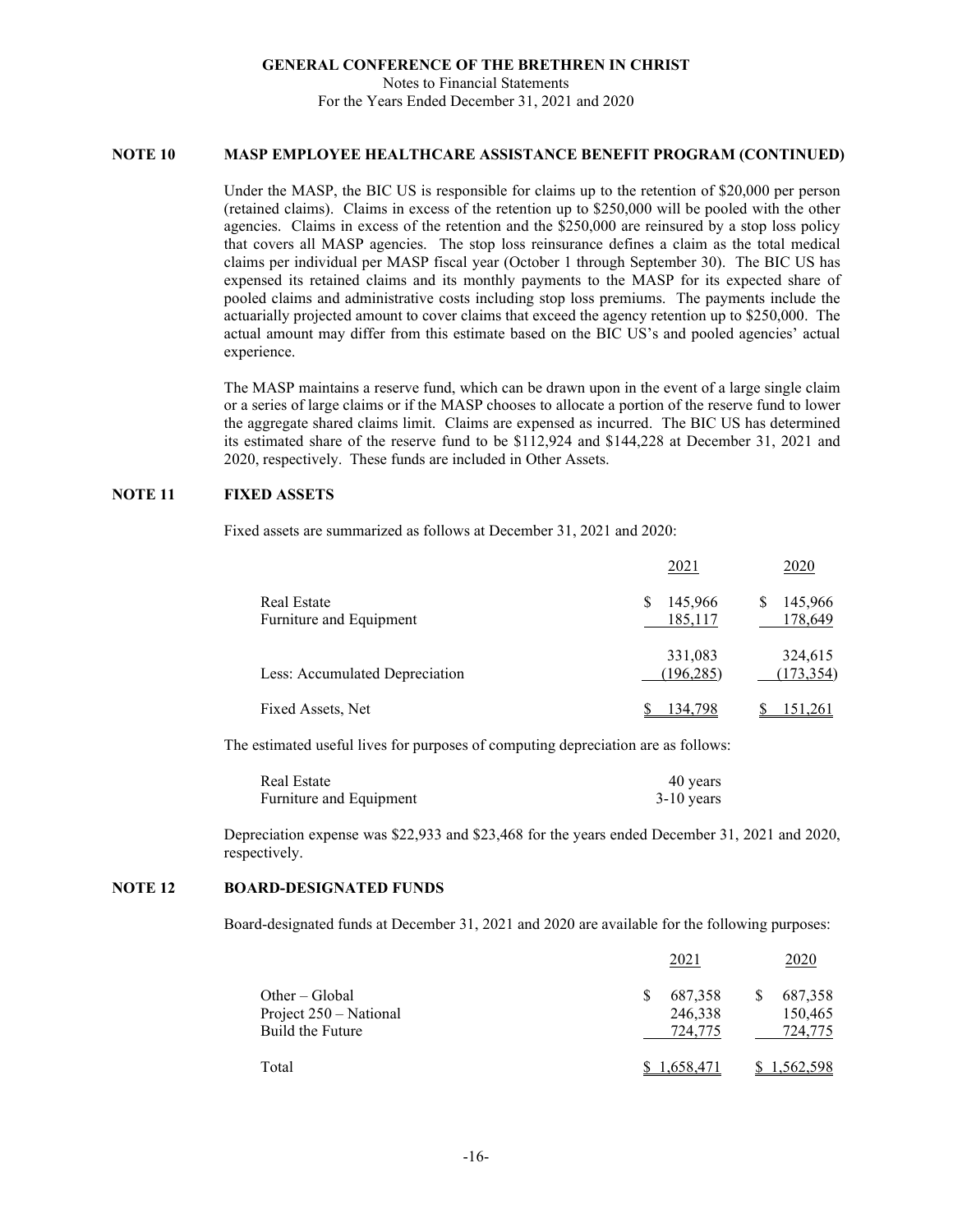Notes to Financial Statements For the Years Ended December 31, 2021 and 2020

# **NOTE 13 NET ASSETS WITH DONOR RESTRICTIONS**

#### *Perpetually Restricted Net Assets – Endowment Funds*

#### **Interpretation of Relevant Law**

The BIC US has interpreted the law that underlies the net asset classification of donor-restricted endowment funds as requiring the preservation of the fair value of the original gift as of the gift date of the donor-restricted endowment funds absent explicit instructions. As a result of this interpretation, the BIC US classifies as perpetually restricted net assets (1) the original value of gifts to the perpetual endowment, (2) the original value of subsequent gifts to the perpetual endowment, and (3) accumulations to the perpetual endowment made in accordance with the direction of the applicable donor gift instrument. Absent explicit instructions from the donor, investment income from perpetually restricted funds is classified as purpose restricted and expensed as permitted by established endowment fund spending policies.

The BIC US considers the following factors when receiving donor-restricted endowment funds:

- 1. The duration and preservation of the fund
- 2. The purposes of the organization and the donor-restricted endowment fund
- 3. General economic conditions
- 4. The possible effect of inflation and deflation
- 5. The expected total return from income and the appreciation of investments
- 6. Other resources of the organization
- 7. The investment policies of the organization

### **Investment Management Policy**

Perpetually donor-restricted gifts are generally given with the donors' expectations that the funds will stay intact and grow from or at a minimum provide earnings that can be used to fund the purposes specified in the corresponding trust instrument. Therefore, the funds should be invested in accordance with these general policies:

- 1. *Preservation of Capital* Both with respect to the overall Fund and to the assets assigned to each investment manager, the Finance Committee and the investment managers should make conscious efforts to preserve capital, understanding that losses may occur in individual securities.
- 2. *Risk Aversion –* Understanding that risk is present in all types of securities and investment styles, the Finance Committee recognizes that some risk is necessary to produce long-term investment results sufficient to meet the Fund's objectives. However, investment managers are to make reasonable efforts to control risk, and they will be evaluated regularly to ensure that the risk assumed is commensurate with the given investment style and objectives.
- 3. *Adherence to Investment Discipline*  Investment managers are expected to adhere to the investment management styles for which they were hired. Managers will be evaluated regularly for adherence to investment discipline.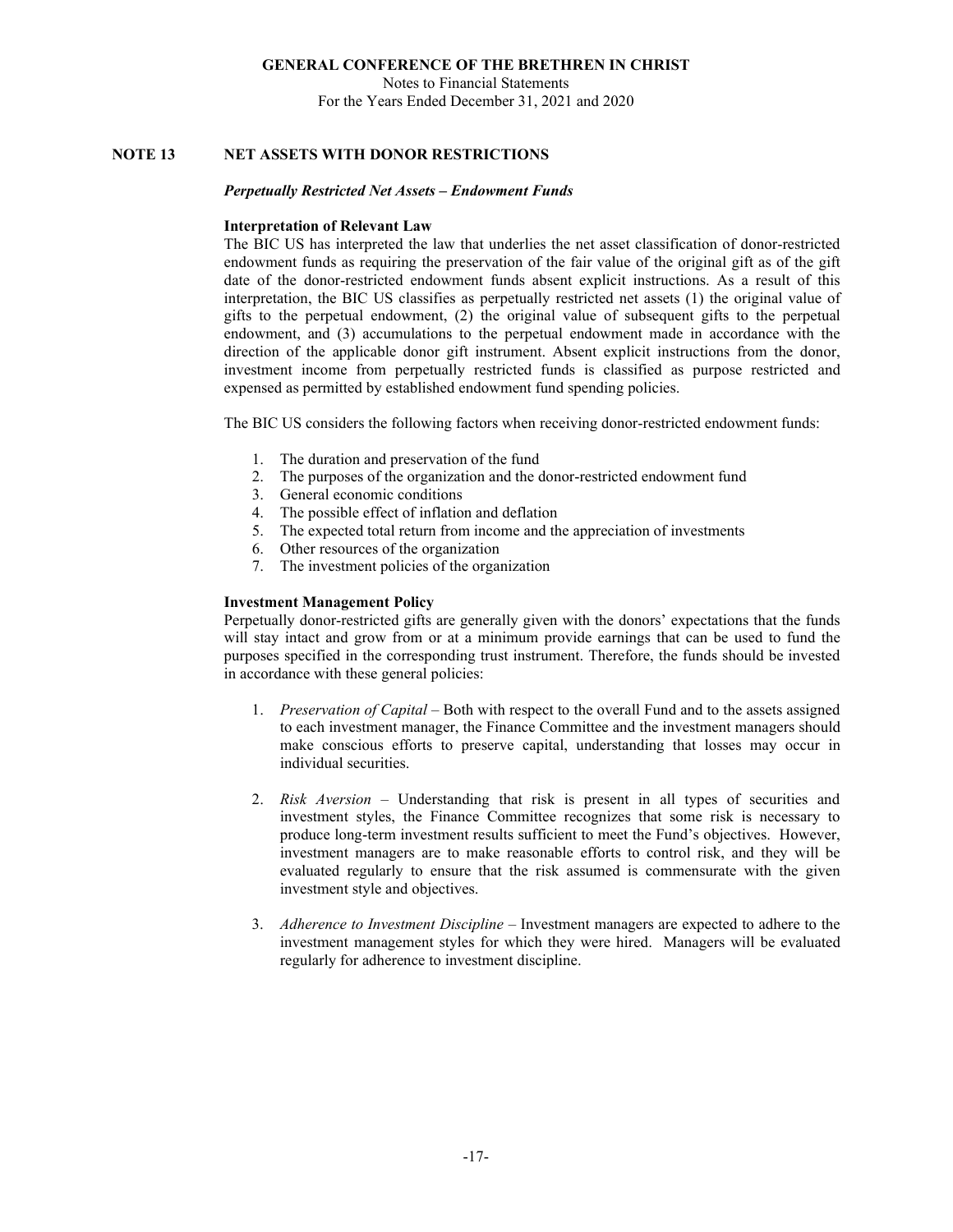Notes to Financial Statements For the Years Ended December 31, 2021 and 2020

### **NOTE 13 NET ASSETS WITH DONOR RESTRICTIONS (CONTINUED)**

#### **Investment Objectives**

Specifically, the primary objective in the investment management of fund assets shall be:

- To preserve purchasing power after spending
- To achieve returns that are more than the rate of inflation plus spending over the investment horizon in order to preserve purchasing power of fund assets
- To control risk in the investment of fund assets

### **Handling of Income from Endowment Fund Investments**

All income earned, whether interest income, dividend income, or gains realized and unrealized will be classified as purpose restricted until appropriated for expenditure by the BIC US. There are no restrictions on the use of the income other than time and purpose restrictions established by the trust instrument or board-designated.

Changes in endowment net assets for the years ended December 31, 2021 and 2020 are as follows:

| Beginning of Year<br>Contributions to Perpetual Endowment | \$ 2,786,528<br>2.000 | \$2,784,528<br>2.000 |
|-----------------------------------------------------------|-----------------------|----------------------|
| End of Year                                               | \$ 2,788,528          | 2,786,528            |

Perpetually restricted net assets at December 31, 2021 and 2020 are as follows:

|                                             |   | 2021      |   |           |
|---------------------------------------------|---|-----------|---|-----------|
| Leadership Training Endowment               | S | 641,376   | S | 641,376   |
| New Frontiers Endowment                     |   | 445,038   |   | 445,038   |
| Shaping Leaders for Tomorrow                |   |           |   |           |
| (Formerly Seminary Students)                |   | 1,535,549 |   | 1,535,549 |
| <b>Spouses Training</b>                     |   | 13,745    |   | 13,745    |
| <b>Smith Pastoral Training</b>              |   | 69.458    |   | 67,458    |
| Renewal/Refocus Endowment                   |   | 11,801    |   | 11,801    |
| World Missions – S. Africa Women's Ed. Fund |   | 71,561    |   | 71,561    |
| Total                                       |   |           |   | 2,786,528 |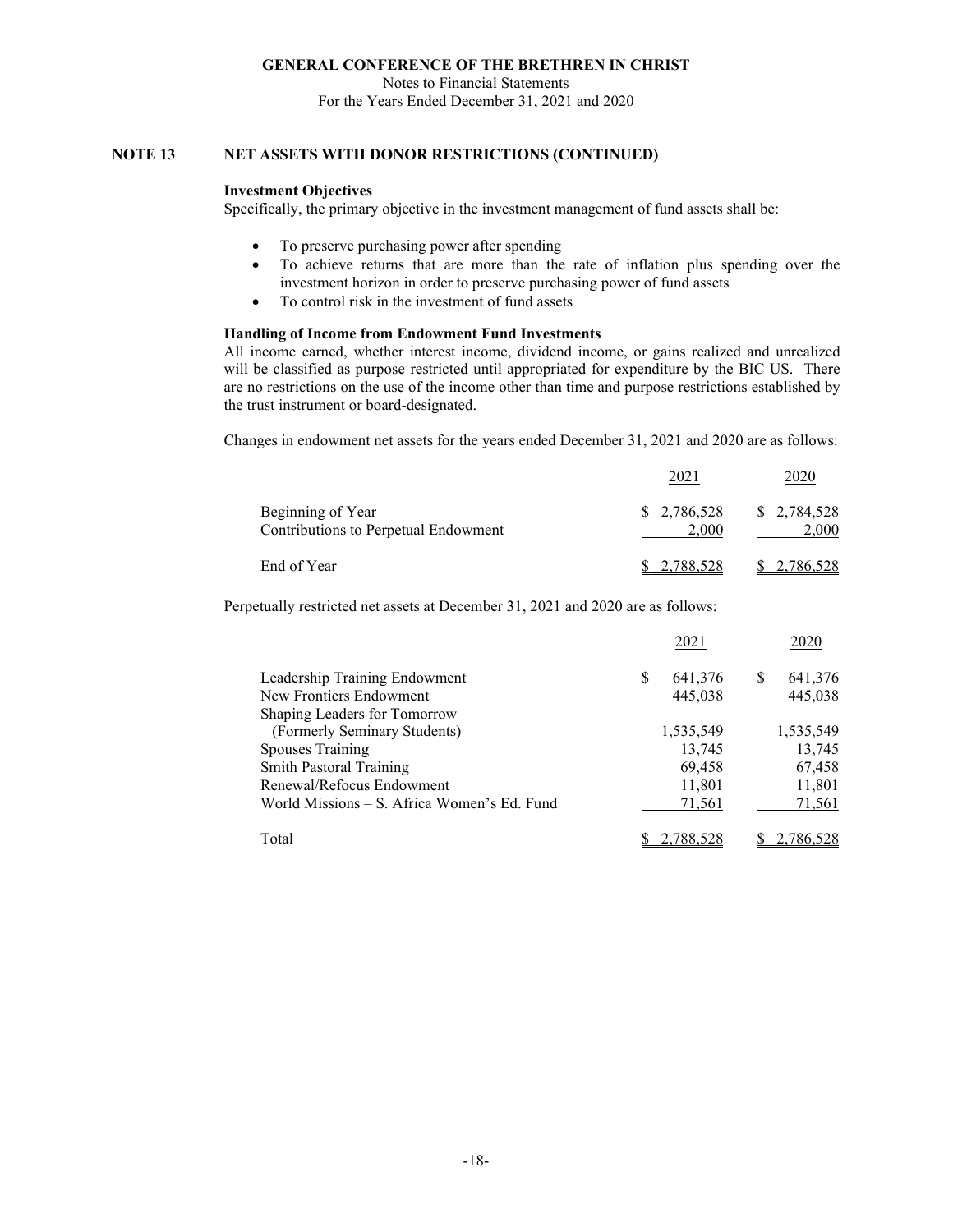Notes to Financial Statements For the Years Ended December 31, 2021 and 2020

### **NOTE 13 NET ASSETS WITH DONOR RESTRICTIONS (CONTINUED)**

### *Purpose Restricted Net Assets*

Purpose restricted net assets at December 31, 2021 and 2020 are available for the following purposes:

|                                                 |    | <u> 2021</u> | <u>2020</u>         |
|-------------------------------------------------|----|--------------|---------------------|
| Other – National                                | \$ | 26,915       | \$<br>20,698        |
| Shaping Leaders for Tomorrow                    |    | 647,715      | 540,041             |
| Honoring Leaders of Yesterday                   |    | 74,183       | 72,482              |
| CMD – Special Projects                          |    | 32,784       | 32,784              |
| Kipe Seminary Special Training                  |    | 20,803       | 18,645              |
| <b>Smith Pastoral Training</b>                  |    | 16,010       | 12,680              |
| Renewal/Refocus                                 |    | 22,443       | 20,307              |
| Honor the Past                                  |    | 2,389,829    | 2,816,345           |
| Build the Future                                |    | 246,209      | 232,672             |
| Other – Global                                  |    | 2,042,503    | 1,392,442           |
| Thrive - Global                                 |    | 2,403        | 2,403               |
| Global Special Projects                         |    | 960,135      | 681,907             |
| Project 250 – Global                            |    | 96,526       | 100,000             |
| Spice Gift - Global                             |    | 31,916       | 16,076              |
| Leadership Training - Global                    |    | 1,854,306    | 1,607,036           |
| Personnel Training - Global                     |    | 1,182,781    | 1,068,563           |
| New Frontiers – Global                          |    | 558,553      | 449,227             |
| So. African Women's Ed. Fund – Global           |    | 80,185       | 63,540              |
| ECP - Global                                    |    | 427,049      | 396,548             |
| Emergency Risk Mgt. - Global                    |    | 572,815      | 559,471             |
| Global Compassion - Global                      |    | 119,827      | 97,947              |
| Crisis Management - Global                      |    | 84,619       | 88,578              |
| Missionaries - Global                           |    | 1,843,756    | 1,567,893           |
| Total                                           | S  | 13,334,265   | <u>11,858,285</u>   |
| <b>Total Net Assets with Donor Restrictions</b> | S  | 16,122,793   | <u>\$14,644,813</u> |

### **NOTE 14 NOTE PAYABLE**

During 2013, the BIC US entered into a thirty-year note payable with the Brethren in Christ Foundation for \$216,480. The interest rate is variable at the sole discretion of the lender and was 4.30% and 4.75% at December 31, 2021 and 2020, respectively. Monthly installments of principal and interest were \$1,051 and \$1,102 during the years ended December 31, 2021 and 2020, respectively. Interest expense was \$7,642 and \$8,725 for the years ended December 31, 2021 and 2020, respectively.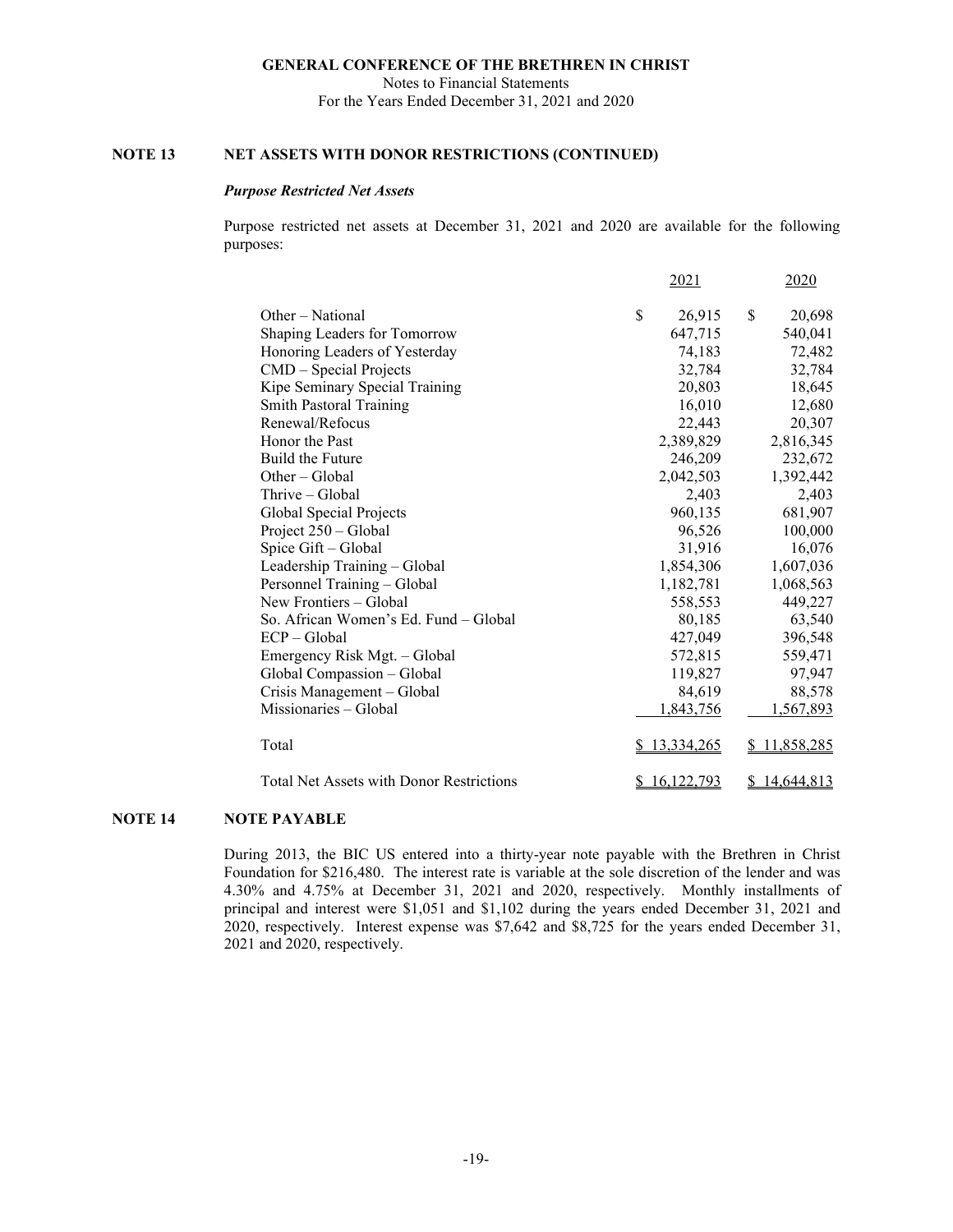Notes to Financial Statements For the Years Ended December 31, 2021 and 2020

### **NOTE 14 NOTE PAYABLE (CONTINUED)**

Minimum principal maturities for each of the subsequent five years are as follows:

| Year       | Amount      |
|------------|-------------|
| 2022       | 5,189<br>\$ |
| 2023       | 5,416       |
| 2024       | 5,654       |
| 2025       | 5,902       |
| 2026       | 6,160       |
| Thereafter | 146,684     |
| Total      | 75,005      |

### **NOTE 15 RELATED ENTITY**

The BIC Foundation owns the building in Pennsylvania which serves as facilities for its principal office. The building is utilized by the BIC Foundation and the BIC US. No rental or lease payments are made to the BIC Foundation, but operating and maintenance costs of the building are shared by the BIC Foundation and the BIC US on a pro rata basis. Operating and maintenance costs paid to the BIC Foundation were \$33,610 and \$34,852 during the years ended December 31, 2021 and 2020, respectively.

The BIC US provided services to the BIC Foundation for personnel services including, but not limited to, accounting, communications, human resources, benefit placement, and operational management. Costs for these services paid to the BIC US totaled \$4,412 and \$23,878 during the years ended December 31, 2021 and 2020, respectively.

The BIC US owed the BIC Foundation \$17,740 and \$13,432 at December 31, 2021 and 2020, respectively.

### **NOTE 16 RETIREMENT PLANS**

The BIC US has a 403(b)(9) Retirement Income Account plan. This plan covers all employees of the BIC US beginning at date of hire. Employees can contribute a percentage of their compensation each year up to specified limits. The BIC US made contributions to this plan on behalf of employees at a rate of 5.0% along with matching up to an additional 5.0% for 2021 and 2020. The BIC US contributed \$184,814 and \$190,637 to the plan during the years ended December 31, 2021 and 2020, respectively.

The BIC US maintains the Brethren in Christ Minister's Pension Fund (the Plan) which is a single-employer defined-benefit pension plan. The Plan covers all ordained or licensed senior pastors and pastors of single-pastor congregations; ordained or licensed full-time associate pastors, Christian education, or youth ministers; and ordained or licensed ministers of other denominational boards and agencies. Normal monthly retirement benefits are equal to \$9.00 multiplied by the years of benefit service up to a maximum of 40 years of benefit service. In addition, the Plan provides for death benefits for eligible participants. As of December 31, 2009, the Plan was "frozen," allowing no new participants to be added after that point.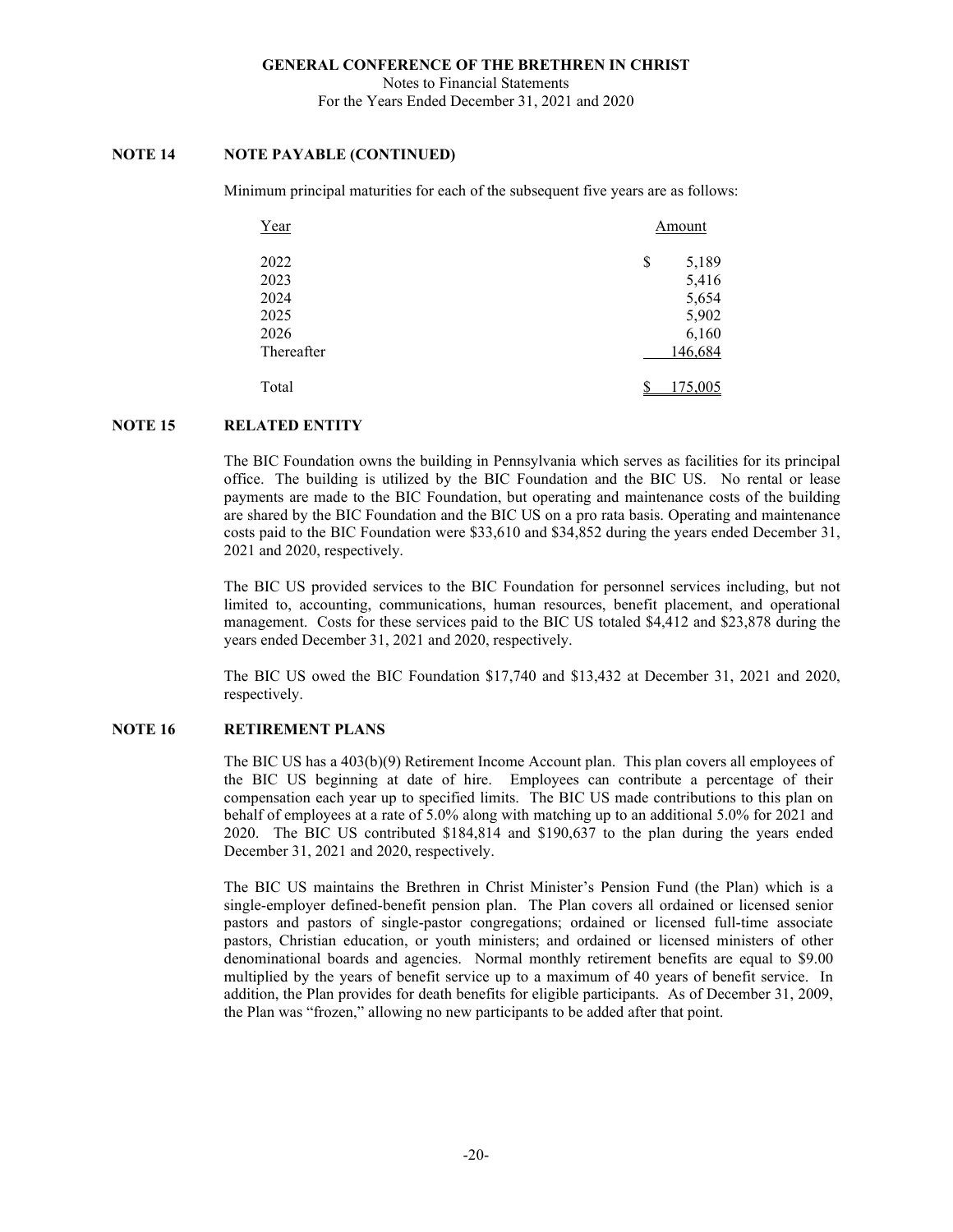Notes to Financial Statements For the Years Ended December 31, 2021 and 2020

## **NOTE 16 RETIREMENT PLANS (CONTINUED)**

The BIC US pays the full cost of the Plan, and employee contributions are not required. During 2010, the Plan Trustees requested that employers of eligible participants of the Plan contribute \$1,200 for participants who had not yet reached 55 years of age with 20 years of service or normal retirement year. This request expired at December 31, 2019, and was not renewed for future years. An \$808,036 and \$800,002 contribution, in addition to the annual contribution for the ordained or licensed ministers of the BIC US, was provided by the BIC US during the years ended December 31, 2021 and 2020, respectively.

The annual measurement date is December 31 for the pension benefits. The following tables provide further information about the BIC US's pension plan.

The following sets forth the Plan's actuarially determined funded status at December 31, 2021:

Obligations and Funded Status for 2021:

| Benefit Obligation at December 31, 2021                                                                                                                                                                                 | \$<br>8,408,998                               |
|-------------------------------------------------------------------------------------------------------------------------------------------------------------------------------------------------------------------------|-----------------------------------------------|
| Fair Value of Plan Assets at December 31, 2020<br><b>Employer Contributions</b><br><b>Actual Return on Assets</b><br><b>Benefit Payments</b>                                                                            | 5,595,874<br>808,036<br>298,735<br>(630, 365) |
| Fair Value of Plan Assets at December 31, 2021                                                                                                                                                                          | 6,072,280                                     |
| Net Unfunded Status of the Plan at December 31, 2021                                                                                                                                                                    | 2,336,718                                     |
| Net Periodic Pension Cost for 2021:                                                                                                                                                                                     |                                               |
| Service Cost<br><b>Interest Cost</b><br><b>Expected Return on Plan Assets</b><br>Amortization of Net Transition (Asset) or Obligation<br>Amortization of Prior Service Cost                                             | \$<br>191,223<br>(292, 136)                   |
| Amortization of Net (Gain) or Loss<br>Net Periodic Pension Cost for Period 1/1/2021 to 12/31/2021                                                                                                                       | 243,080<br>142,167                            |
| Items Not Yet Recognized as a Component of Net Periodic Pension Cost for 2021:                                                                                                                                          |                                               |
| Items Not Yet Recognized as a Component of<br>Net Period Pension Cost at 12/31/2020<br>Amortization of Net Transition Asset or (Obligation)<br>Amortization of Prior Service Cost<br>Amortization of Net Gain or (Loss) | \$<br>4,815,377<br>(243,080)                  |
| Change Due to Change in Experience and Assumptions at 12/31/2021<br>Change Due to Plan Amendment<br>Experience (Gain) or Loss at 1/1/2021<br>Asset (Gain) or Loss                                                       | (149,269)<br>216,731<br>(6, 599)              |
| Items Not Yet Recognized as a Component of<br>Net Period Pension Cost at 12/31/2021                                                                                                                                     | \$<br>4,633,160                               |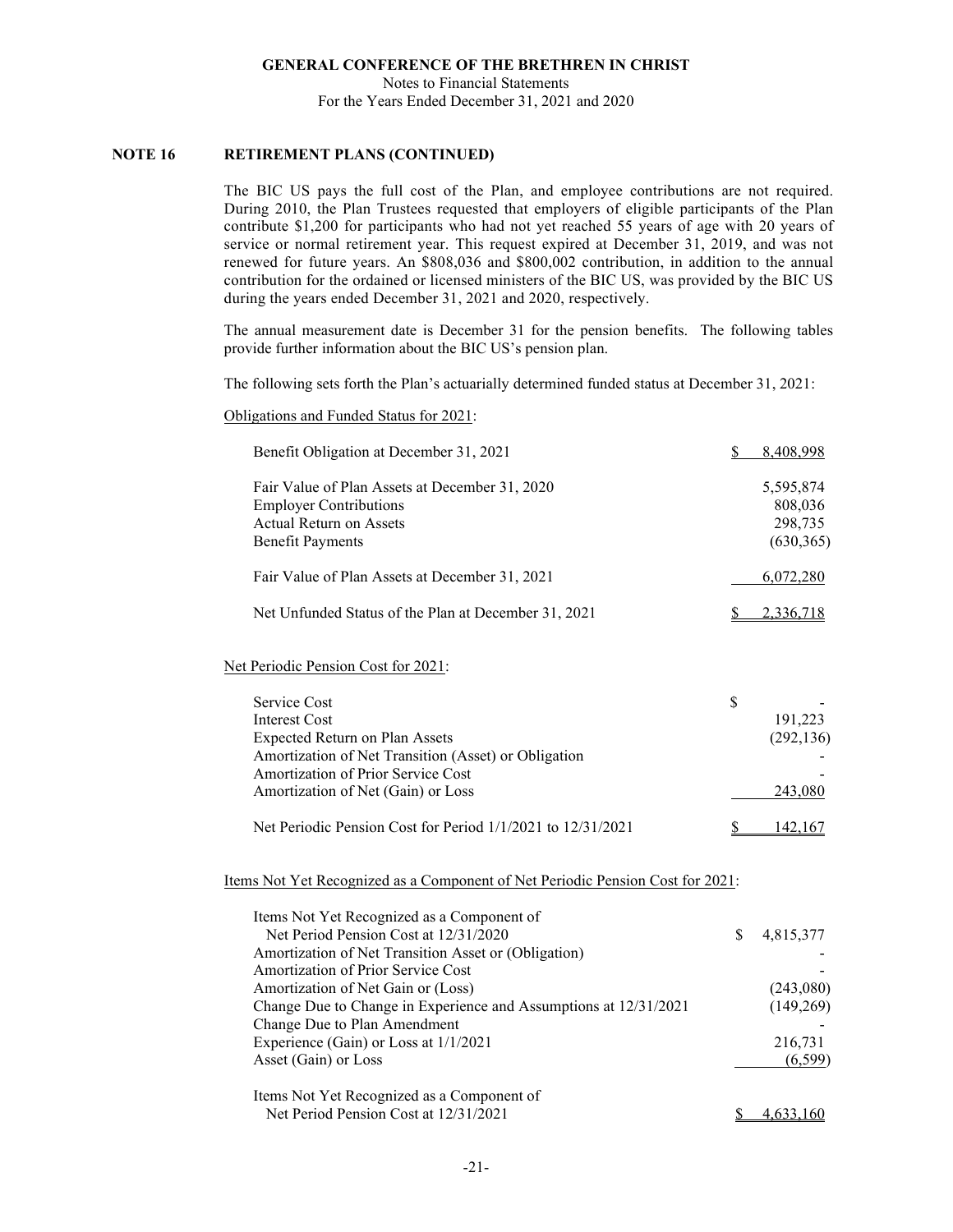Notes to Financial Statements For the Years Ended December 31, 2021 and 2020

## **NOTE 16 RETIREMENT PLANS (CONTINUED)**

#### Assumptions:

| Weighted-Average Assumptions Used to Determine Benefit      |          |
|-------------------------------------------------------------|----------|
| Obligations at December 31, 2021:                           |          |
| Discount Rate                                               | $2.50\%$ |
| Rate of Compensation Increase                               | $0.00\%$ |
| Weighted-Average Assumptions Used to Determine Net Periodic |          |
| Benefit Cost for Year Ended December 31, 2021:              |          |
| Discount Rate                                               | $2.50\%$ |
| Expected Return on Plan Assets                              | 5.50 %   |
| Rate of Compensation Increase                               | $0.00\%$ |

The BIC US's expected rate of return on plan assets is determined by the plan assets' historical long-term investment performance, current asset allocation, and estimates of future long-term returns by asset class.

#### Plan Assets:

The BIC US's pension plan weighted-average asset allocations at December 31, 2021, by asset category are as follows:

| <b>Asset Category</b>         | Percentage |
|-------------------------------|------------|
| Real Estate                   | 4.67 $%$   |
| Cash/Money Market Funds/SICs  | 57.47 %    |
| <b>International Equities</b> | $4.05\%$   |
| Large Cap Equities            | 18.49 %    |
| Fixed Income                  | $15.32\%$  |
|                               |            |
| Total                         |            |

All assets are considered Level 1 or 2.

*Mutual Funds –* Valued at the net asset value (NAV) of shares held by the Plan at year-end. NAV is used as a practical expedient to fair value and shares may be redeemed on a daily basis.

*BIC Foundation Stewardship Investment Certificates –* The Plan's investment in Stewardship Investment Certificates (SICs) are held with the BIC Foundation and considered to be a Level 2 Investment. These SICs are similar to a certificate of deposit and valued at cost.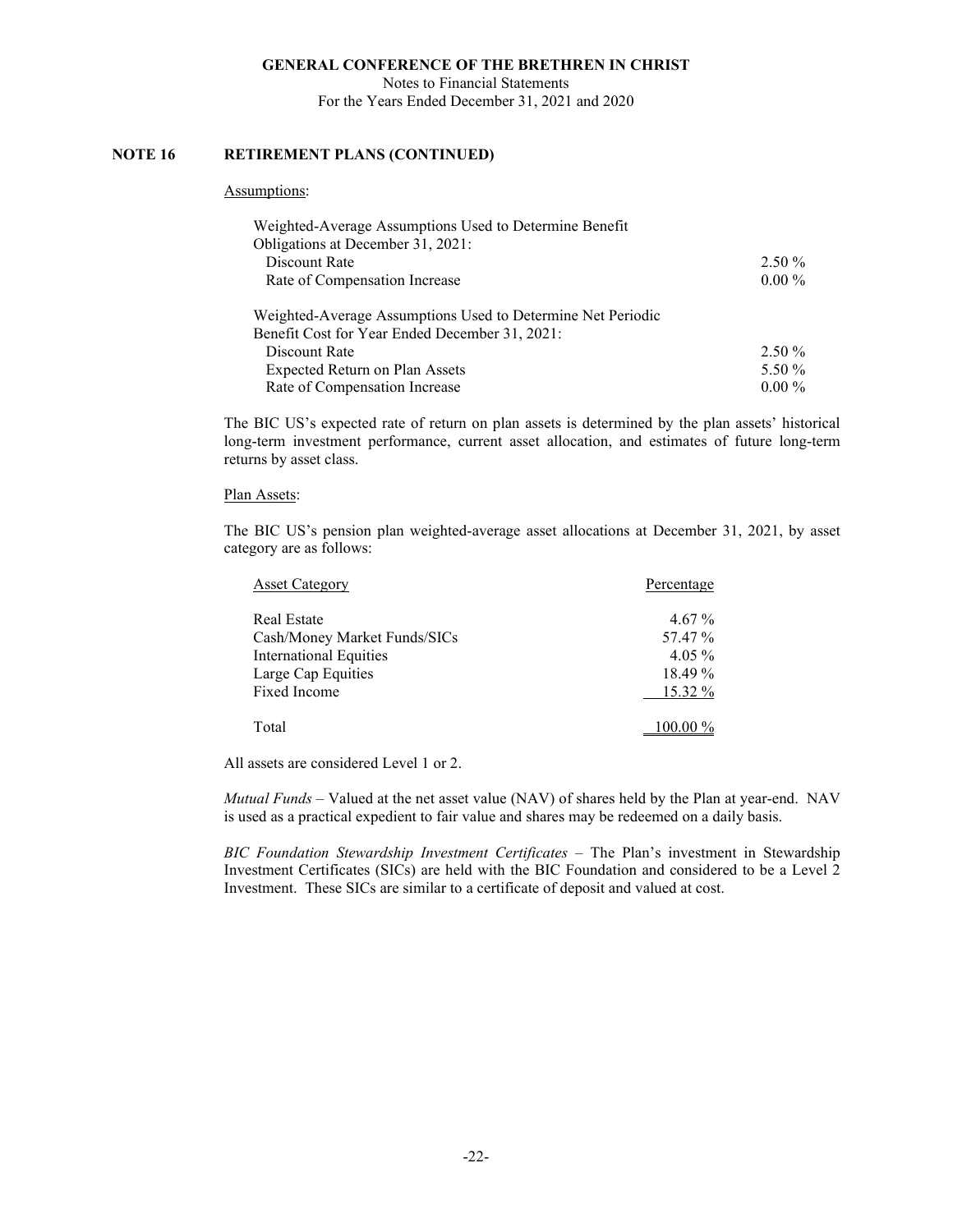Notes to Financial Statements For the Years Ended December 31, 2021 and 2020

### **NOTE 16 RETIREMENT PLANS (CONTINUED)**

### Cash Flows:

Contributions – The BIC US expects contributions of \$800,000 to its pension plan in 2022.

Estimated Future Benefit Payments – The following benefit payments, which reflect expected future service, as appropriate, are expected to be paid:

| 2022            | S | 692,131   |
|-----------------|---|-----------|
| 2023            |   | 678,252   |
| 2024            |   | 647,451   |
| 2025            |   | 626,379   |
| 2026            |   | 596,820   |
| Years 2027-2031 |   | 2,608,760 |
| Total           |   | 5,849,793 |

The following sets forth the Plan's actuarially determined funded status at December 31, 2020:

### Obligations and Funded Status for 2020:

| Benefit Obligation at December 31, 2020              | 8,780,678  |
|------------------------------------------------------|------------|
| Fair Value of Plan Assets at December 31, 2019       | 5,214,303  |
| <b>Employer Contributions</b>                        | 800,002    |
| Actual Return on Assets                              | 247,439    |
| <b>Benefit Payments</b>                              | (665, 870) |
| Fair Value of Plan Assets at December 31, 2020       | 5,595,874  |
| Net Unfunded Status of the Plan at December 31, 2020 | 3,184,804  |
| Net Periodic Pension Cost for 2020:                  |            |
| Service Cost                                         | \$         |
| <b>Interest Cost</b>                                 | 247,666    |
| <b>Expected Return on Plan Assets</b>                | (237, 278) |
| Amortization of Net Transition (Asset) or Obligation |            |
| <b>Amortization of Prior Service Cost</b>            |            |
| Amortization of Net (Gain) or Loss                   | 233,125    |

Net Periodic Pension Cost for Period 1/1/2020 to 12/31/2020 \$ 243,513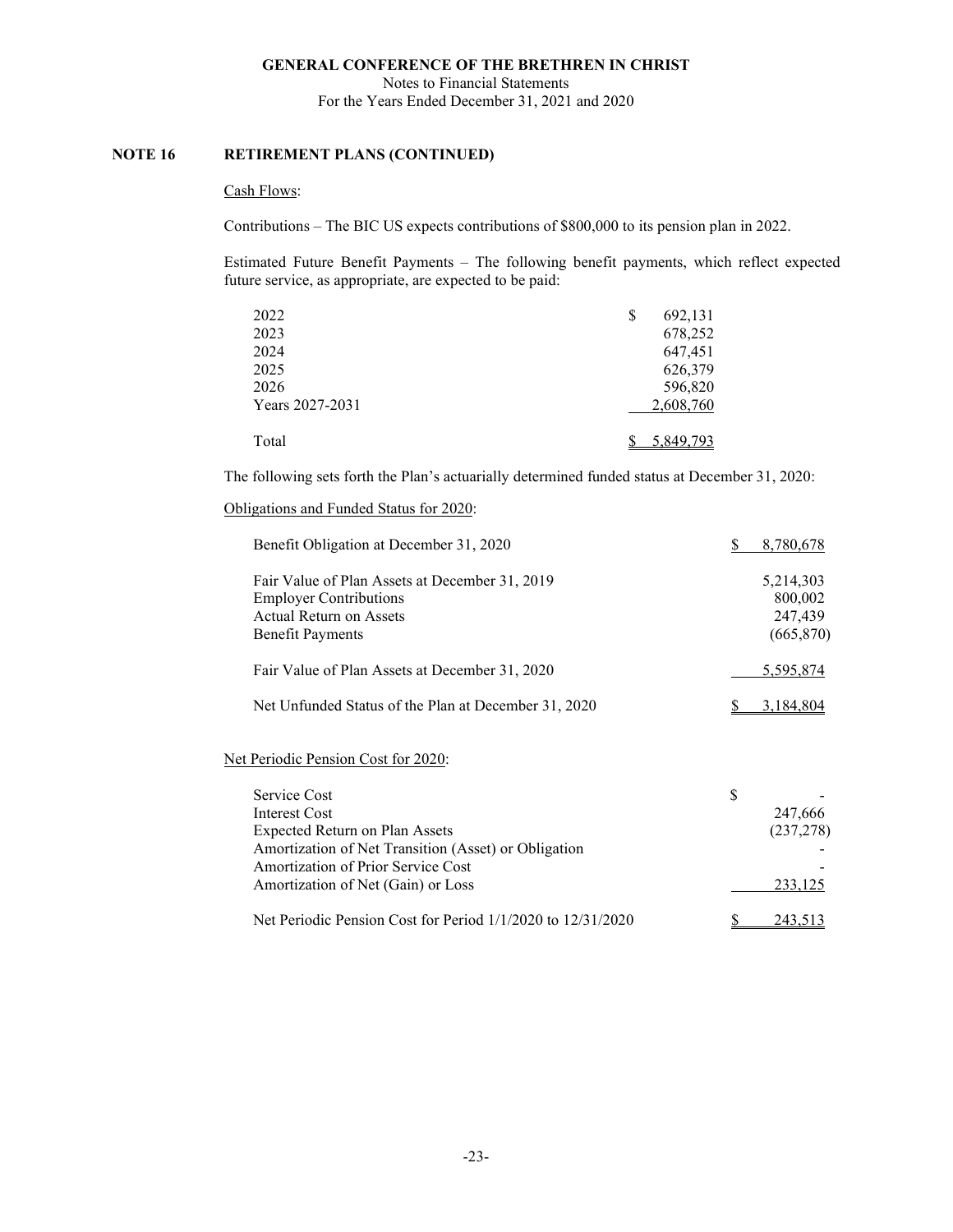Notes to Financial Statements For the Years Ended December 31, 2021 and 2020

# **NOTE 16 RETIREMENT PLANS (CONTINUED)**

### Items Not Yet Recognized as a Component of Net Periodic Pension Cost for 2020:

| Items Not Yet Recognized as a Component of                       |                 |
|------------------------------------------------------------------|-----------------|
| Net Period Pension Cost at 12/31/2019                            | \$<br>4,499,005 |
| Amortization of Net Transition Asset or (Obligation)             |                 |
| Amortization of Prior Service Cost                               |                 |
| Amortization of Net Gain or (Loss)                               | (233, 125)      |
| Change Due to Change in Experience and Assumptions at 12/31/2020 | 454,200         |
| Change Due to Plan Amendment                                     |                 |
| Experience (Gain) or Loss at 1/1/2020                            | 105,458         |
| Asset (Gain) or Loss                                             | (10, 161)       |
| Items Not Yet Recognized as a Component of                       |                 |
| Net Period Pension Cost at 12/31/2020                            | 4,815,377       |
| Assumptions:                                                     |                 |
| Weighted-Average Assumptions Used to Determine Benefit           |                 |
| Obligations at December 31, 2020:                                |                 |
| Discount Rate                                                    | $2.25\%$        |
| Rate of Compensation Increase                                    | $0.00\%$        |
| Weighted-Average Assumptions Used to Determine Net Periodic      |                 |
| Benefit Cost for Year Ended December 31, 2020:                   |                 |
| Discount Rate                                                    | $2.25\%$        |
| <b>Expected Return on Plan Assets</b>                            | 5.50 %          |
| Rate of Compensation Increase                                    | $0.00\%$        |

The BIC US's expected rate of return on plan assets is determined by the plan assets' historical long-term investment performance, current asset allocation, and estimates of future long-term returns by asset class.

#### Plan Assets:

The BIC US's pension plan weighted-average asset allocations at December 31, 2020, by asset category are as follows:

| <b>Asset Category</b>         | Percentage |
|-------------------------------|------------|
| Real Estate                   | 4.39 %     |
| Cash/Money Market Funds/SICs  | 64.72 %    |
| <b>International Equities</b> | $2.29\%$   |
| Large Cap Equities            | $11.37\%$  |
| Fixed Income                  | 17.23 %    |
| Total                         |            |

All assets are considered Level 1 or 2.

*Mutual Funds –* Valued at the net asset value (NAV) of shares held by the Plan at year-end. NAV is used as a practical expedient to fair value and shares may be redeemed on a daily basis.